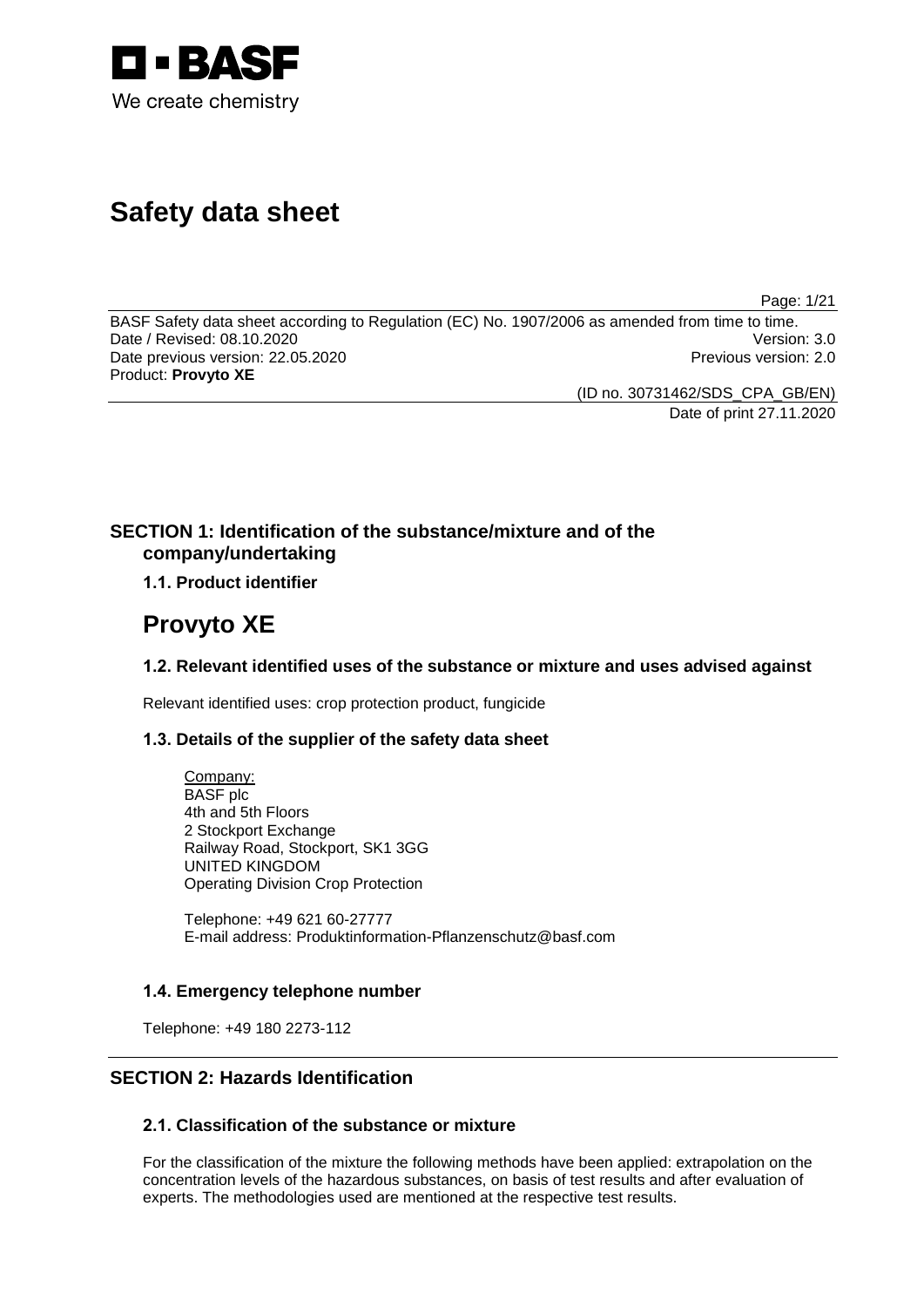Page: 2/21

BASF Safety data sheet according to Regulation (EC) No. 1907/2006 as amended from time to time. Date / Revised: 08.10.2020<br>
Date previous version: 22.05.2020<br>
Previous version: 22.05.2020 Date previous version: 22.05.2020 Product: **Provyto XE**

> (ID no. 30731462/SDS\_CPA\_GB/EN) Date of print 27.11.2020

According to Regulation (EC) No 1272/2008 [CLP]

Acute Tox. 4 (oral) Skin Corr./Irrit. 2 Skin Sens. 1 Eye Dam./Irrit. 1 Acute Tox. 4 (Inhalation - mist) STOT SE 3 Repr. Additional category for effects on or via lactation. Aquatic Chronic 2

For the classifications not written out in full in this section the full text can be found in section 16.

## **2.2. Label elements**

Globally Harmonized System (GHS) in accordance with UK regulations.

Pictogram:



Signal Word: **Danger** 

| <b>Hazard Statement:</b> |                                                                                              |
|--------------------------|----------------------------------------------------------------------------------------------|
| H302                     | Harmful if swallowed.                                                                        |
| H <sub>315</sub>         | Causes skin irritation.                                                                      |
| H317                     | May cause an allergic skin reaction.                                                         |
| H318                     | Causes serious eye damage.                                                                   |
| H332                     | Harmful if inhaled.                                                                          |
| H335                     | May cause respiratory irritation.                                                            |
| H362                     | May cause harm to breast-fed children.                                                       |
| H411                     | Toxic to aquatic life with long lasting effects.                                             |
| <b>EUH401</b>            | To avoid risks to human health and the environment, comply with the<br>instructions for use. |

Precautionary Statement:

| P <sub>101</sub> | If medical advice is needed, have product container or label at hand. |
|------------------|-----------------------------------------------------------------------|
| P <sub>102</sub> | Keep out of reach of children.                                        |
| P <sub>103</sub> | Read label before use.                                                |

Precautionary Statements (Prevention):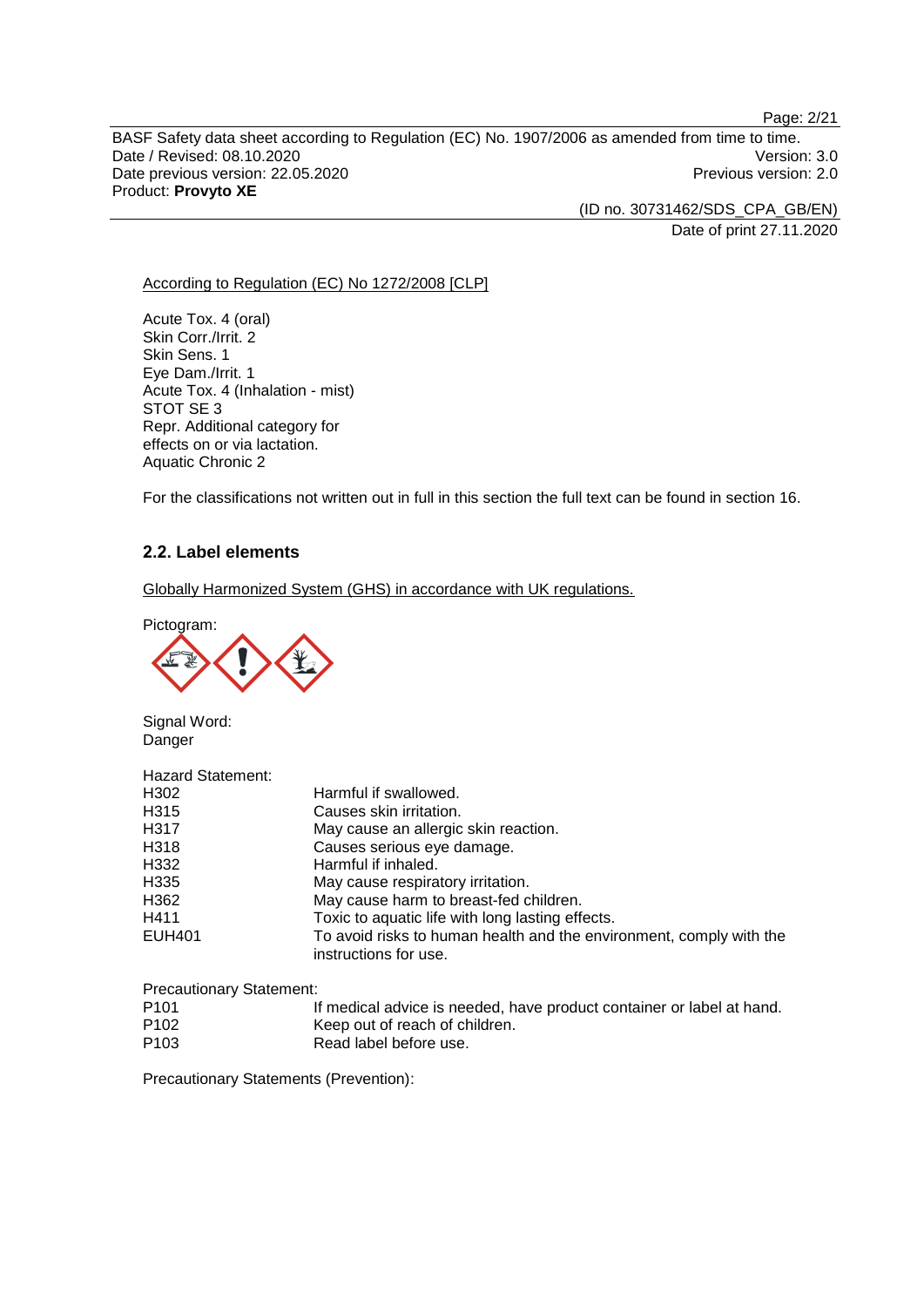Page: 3/21

BASF Safety data sheet according to Regulation (EC) No. 1907/2006 as amended from time to time. Date / Revised: 08.10.2020<br>
Date previous version: 22.05.2020<br>
Previous version: 22.05.2020 Date previous version: 22.05.2020 Product: **Provyto XE**

#### (ID no. 30731462/SDS\_CPA\_GB/EN)

Date of print 27.11.2020

|                                      | $V'$ PINIS $L'$ . $L'$ . $L$                                              |  |  |
|--------------------------------------|---------------------------------------------------------------------------|--|--|
| P <sub>201</sub>                     | Obtain special instructions before use.                                   |  |  |
| P <sub>260</sub>                     | Do not breathe mist/spray.                                                |  |  |
| P263                                 | Avoid contact during pregnancy and while nursing.                         |  |  |
| P <sub>264</sub>                     | Wash contaminated body parts thoroughly after handling.                   |  |  |
| P270                                 | Do not eat, drink or smoke when using this product.                       |  |  |
| P271                                 | Use only outdoors or in a well-ventilated area.                           |  |  |
| P272                                 | Contaminated work clothing should not be allowed out of the workplace.    |  |  |
| P273                                 | Avoid release to the environment.                                         |  |  |
| P280                                 | Wear protective gloves/clothing/eye protection.                           |  |  |
| Precautionary Statements (Response): |                                                                           |  |  |
| $P304 + P340$                        | IF INHALED: Remove person to fresh air and keep comfortable for           |  |  |
|                                      | breathing.                                                                |  |  |
| $P305 + P351 + P338$                 | IF IN EYES: Rinse cautiously with water for several minutes. Remove       |  |  |
|                                      | contact lenses, if present and easy to do. Continue rinsing.              |  |  |
| $P308 + P311$<br>P310                | IF exposed or concerned: Call a POISON CENTER or physician.               |  |  |
| P330                                 | Immediately call a POISON CENTER or physician.<br>Rinse mouth             |  |  |
|                                      |                                                                           |  |  |
| P333 + P313                          | If skin irritation or rash occurs: Get medical attention.                 |  |  |
| P362 + P364                          | Take off contaminated clothing and wash it before reuse.                  |  |  |
| P391                                 | Collect spillage.                                                         |  |  |
| Precautionary Statements (Storage):  |                                                                           |  |  |
| P403 + P233                          | Store in a well-ventilated place. Keep container tightly closed.          |  |  |
| P405                                 | Store locked up.                                                          |  |  |
| Precautionary Statements (Disposal): |                                                                           |  |  |
| P <sub>501</sub>                     | Dispose of contents/container to a licensed hazardous-waste disposal      |  |  |
|                                      | contractor or collection site except for empty clean containers which can |  |  |
|                                      | be disposed of as non-hazardous waste.                                    |  |  |
|                                      |                                                                           |  |  |

Labeling of special preparations (GHS): May produce an allergic reaction.

#### According to Regulation (EC) No 1272/2008 [CLP]

Hazard determining component(s) for labelling: 1H-Pyrazole-4-carboxamide, 3-(difluoromethyl)-1 methyl-N-(3',4',5'-trifluoro[1,1'-biphenyl]-2-yl)-; Fluxapyroxad, 1H-1,2,4-Triazole-1-ethanol, α-[4-(4 chlorophenoxy)-2-(trifluoromethyl)phenyl]-α-methyl-, N,N-Dimethyldecan-1-amide

## **2.3. Other hazards**

#### According to Regulation (EC) No 1272/2008 [CLP]

See section 12 - Results of PBT and vPvB assessment.

If applicable information is provided in this section on other hazards which do not result in classification but which may contribute to the overall hazards of the substance or mixture.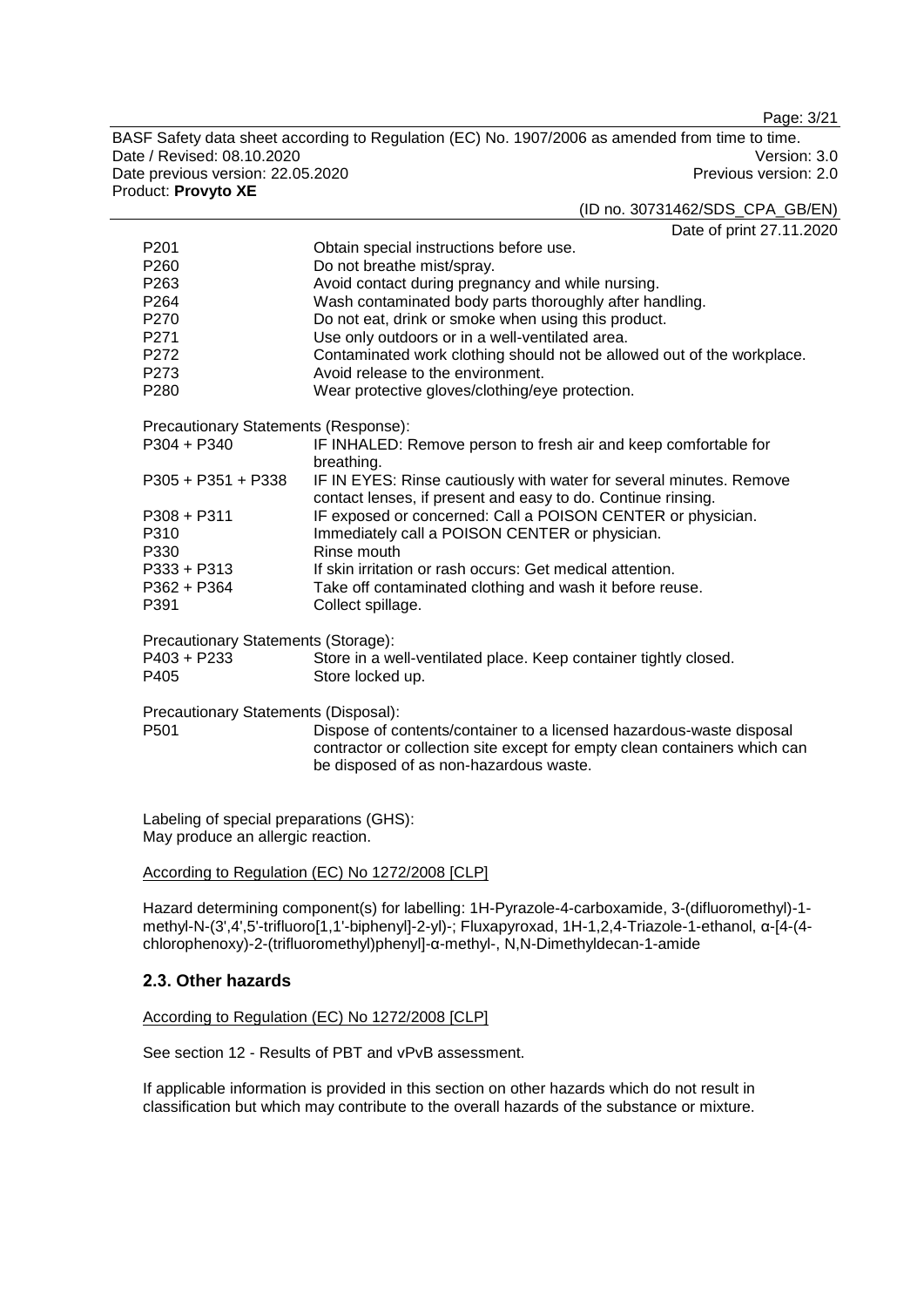Page: 4/21

BASF Safety data sheet according to Regulation (EC) No. 1907/2006 as amended from time to time. Date / Revised: 08.10.2020 Version: 3.0 Date previous version: 22.05.2020 **Previous version: 2.0** Previous version: 2.0 Product: **Provyto XE**

> (ID no. 30731462/SDS\_CPA\_GB/EN) Date of print 27.11.2020

## **SECTION 3: Composition/Information on Ingredients**

#### **3.1. Substances**

Not applicable

## **3.2. Mixtures**

#### Chemical nature

crop protection product, fungicide, Emulsifiable concentrate (EC)

Hazardous ingredients (GHS) according to Regulation (EC) No. 1272/2008

1H-1,2,4-Triazole-1-ethanol, α-[4-(4-chlorophenoxy)-2-(trifluoromethyl)phenyl]-α-methyl-Content (W/W): 9.86 % CAS Number: 1417782-03-6 Skin Sens. 1 Aquatic Acute 1 Aquatic Chronic 1 M-factor acute: 1 M-factor chronic: 1

1H-Pyrazole-4-carboxamide, 3-(difluoromethyl)-1-methyl-N-(3',4',5'-trifluoro[1,1'-biphenyl]-2-yl)-; Fluxapyroxad

Content (W/W): 5.18 % CAS Number: 907204-31-3

Repr. Add. cat. lact. Aquatic Acute 1 Aquatic Chronic 1 H362, H400, H410

H317, H400, H410

N,N-Dimethyldecan-1-amide Content (W/W):  $< 25 \%$ CAS Number: 14433-76-2 EC-Number: 238-405-1 REACH registration number: 01- 2119485027-36

Skin Corr./Irrit. 2 Eye Dam./Irrit. 2 STOT SE 3 (irr. to respiratory syst.) Aquatic Chronic 3 H319, H315, H335, H412

N,N-Dimethyloctanamide Content (W/W):  $<$  20 % CAS Number: 1118-92-9 EC-Number: 214-272-5 REACH registration number: 01- 2119974106-36

Skin Corr./Irrit. 2 Eye Dam./Irrit. 1 STOT SE 3 (irr. to respiratory syst.) H318, H315, H335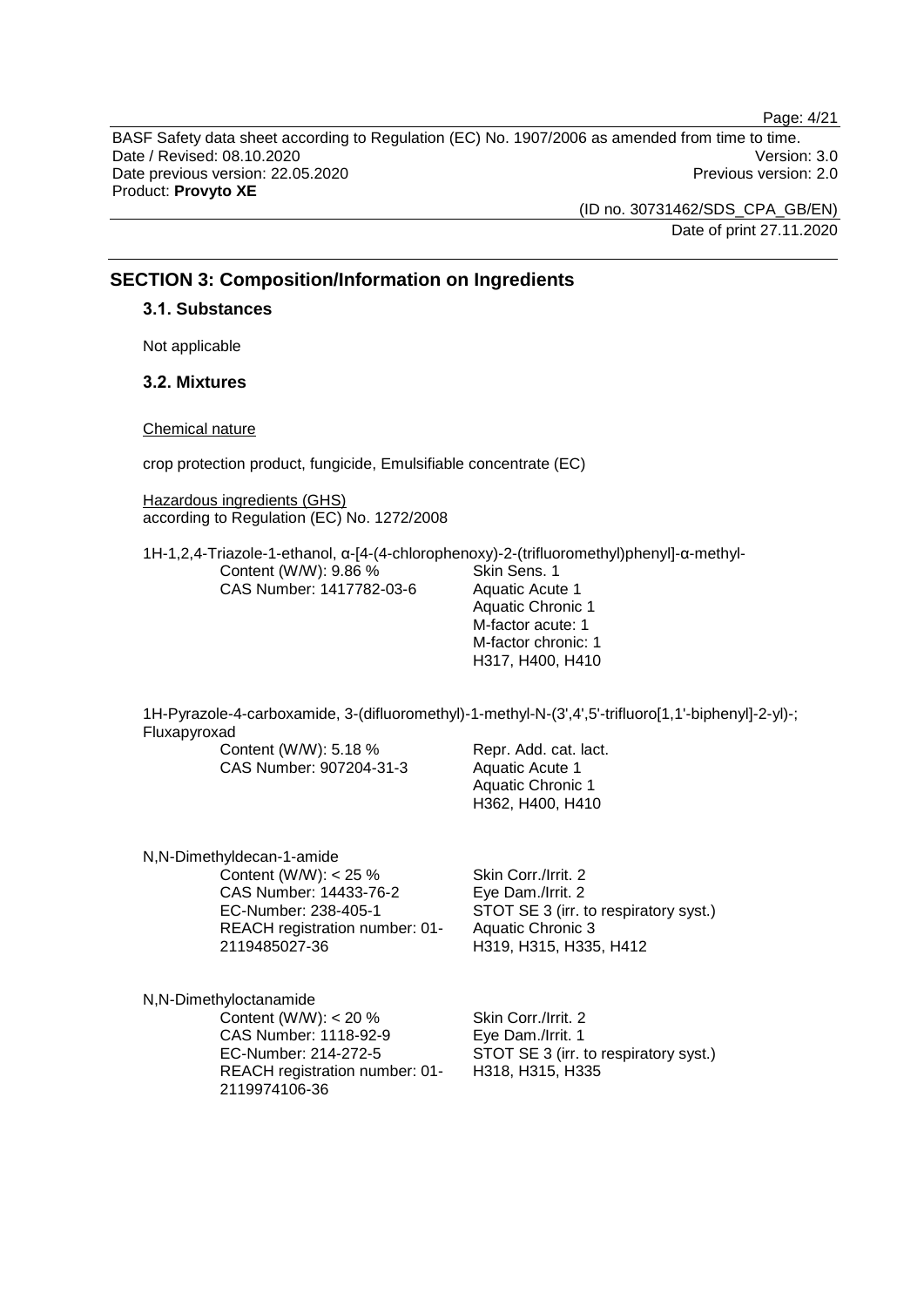Page: 5/21

BASF Safety data sheet according to Regulation (EC) No. 1907/2006 as amended from time to time. Date / Revised: 08.10.2020 Version: 3.0 Date previous version: 22.05.2020 **Previous version: 2.0** Previous version: 2.0 Product: **Provyto XE**

(ID no. 30731462/SDS\_CPA\_GB/EN)

Date of print 27.11.2020 Solvent naphtha (petroleum), heavy arom.; Kerosine — unspecified; [A complex combination of hydrocarbons obtained from distillation of aromatic streams. It consists predominantly of aromatic hydrocarbons having carbon numbers predominantly in the range of C9 thro ugh C16 and boiling in the range of approximately 165 oC to 290 oC (330 oF to 554 oF).] Content (W/W):  $<$  10 % CAS Number: 64742-94-5 REACH registration number: 01- 2119451097-39 Asp. Tox. 1 Aquatic Chronic 2 H304, H411 EUH066 acetophenone Content (W/W): < 10 % CAS Number: 98-86-2 EC-Number: 202-708-7 REACH registration number: 01- 2119533169-37 INDEX-Number: 606-042-00-1 Acute Tox. 4 (oral) Eye Dam./Irrit. 2 H319, H302 Poly(oxy-1,2-ethanediyl), .alpha.-[tris(1-phenylethyl)phenyl]-.omega.-hydroxy-Content (W/W):  $< 5 \%$ CAS Number: 99734-09-5 Aquatic Chronic 3 H412 Methyl-Oxirane, Blockpolymer with Oxirane, Monoisotridecyl ether Content (W/W):  $< 5 \%$ CAS Number: 196823-11-7 Eye Dam./Irrit. 2 H319 2-methylnaphthalene Content (W/W):  $< 5 \%$ CAS Number: 91-57-6 EC-Number: 202-078-3 REACH registration number: 01-2119489455-25 Acute Tox. 4 (oral) Aquatic Chronic 2 H302, H411 Naphthalene, 1-methyl-Content (W/W):  $<$  3 % CAS Number: 90-12-0 EC-Number: 201-966-8 REACH registration number: 01- 2119489997-0 Acute Tox. 4 (oral) Aquatic Chronic 2 H302, H411

biphenyl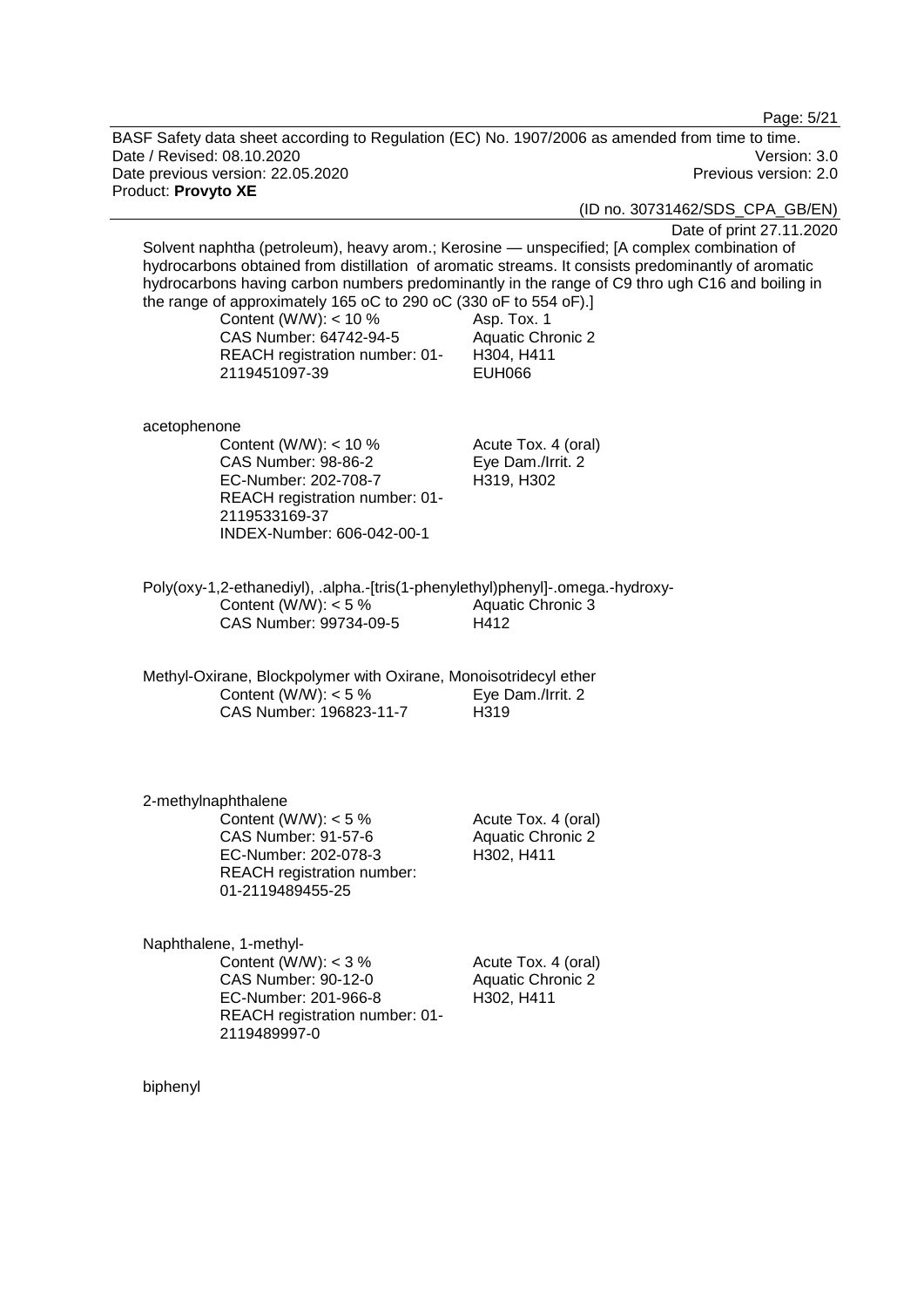Page: 6/21

BASF Safety data sheet according to Regulation (EC) No. 1907/2006 as amended from time to time. Date / Revised: 08.10.2020 Version: 3.0 Date previous version: 22.05.2020 **Previous version: 2.0** Previous version: 2.0 Product: **Provyto XE**

(ID no. 30731462/SDS\_CPA\_GB/EN)

Date of print 27.11.2020

Content (W/W):  $<$  1 % CAS Number: 92-52-4 EC-Number: 202-163-5 REACH registration number: 01- 2119480408-33 INDEX-Number: 601-042-00-8

Eye Dam./Irrit. 2 STOT SE 3 (irr. to respiratory syst.) Aquatic Acute 1 Aquatic Chronic 1 M-factor acute: 1 M-factor chronic: 1 H319, H315, H335, H400, H410

2-Pyrrolidone Content (W/W):  $< 0.5$  % CAS Number: 616-45-5 EC-Number: 210-483-1 REACH registration number: 01- 2119475471-37

Eye Dam./Irrit. 2 Repr. 1B (unborn child) H319, H360D

Skin Corr./Irrit. 2

Specific concentration limit: Repr. 1B, unborn child: 3 %

#### Phenanthrene

Content (W/W):  $< 0.1$  % CAS Number: 85-01-8 EC-Number: 201-581-5

Acute Tox. 4 (oral) Aquatic Acute 1 Aquatic Chronic 1 M-factor acute: 10 M-factor chronic: 1 H302, H400, H410

For the classifications not written out in full in this section, including the hazard classes and the hazard statements, the full text is listed in section 16.

## **SECTION 4: First-Aid Measures**

#### **4.1. Description of first aid measures** Remove contaminated clothing.

Show container, label and/or safety data sheet to physician.

First aid personnel should pay attention to their own safety. If the patient is likely to become unconscious, place and transport in stable sideways position (recovery position). Immediately remove contaminated clothing.

If inhaled: Keep patient calm, remove to fresh air, seek medical attention.

Keep patient calm, remove to fresh air.

On skin contact: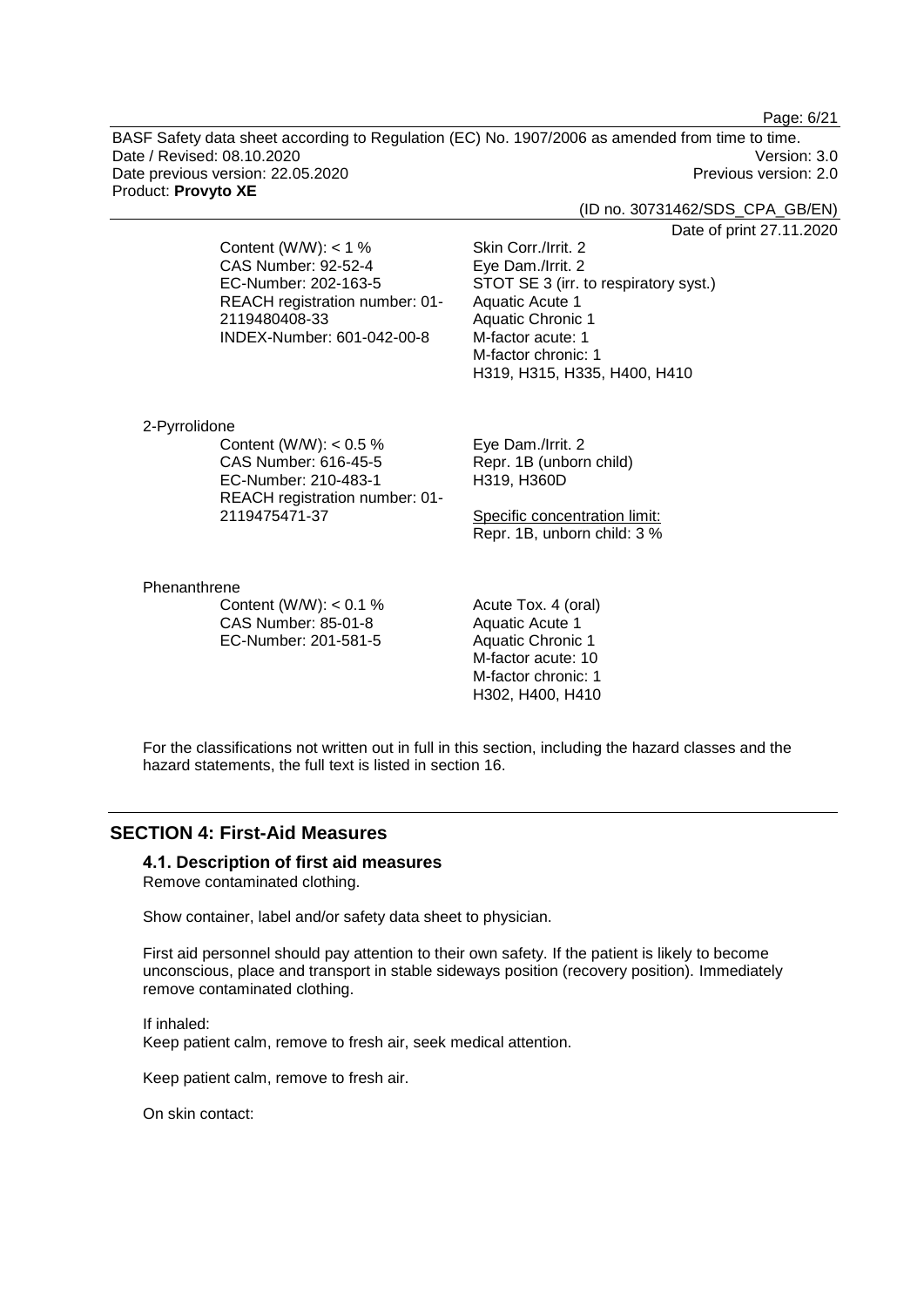Page: 7/21

BASF Safety data sheet according to Regulation (EC) No. 1907/2006 as amended from time to time. Date / Revised: 08.10.2020 Version: 3.0 Date previous version: 22.05.2020 Previous version: 2.0 Product: **Provyto XE**

(ID no. 30731462/SDS\_CPA\_GB/EN)

Date of print 27.11.2020

Wash thoroughly with soap and water

On contact with eyes:

Wash affected eyes for at least 15 minutes under running water with eyelids held open, consult an eye specialist.

Wash affected eyes for at least 15 minutes under running water with eyelids held open.

On ingestion:

Immediately rinse mouth and then drink 200-300 ml of water, seek medical attention.

#### **Rinse mouth and then drink 200-300 ml of water.**

#### **4.2. Most important symptoms and effects, both acute and delayed**

Symptoms: Information, i.e. additional information on symptoms and effects may be included in the GHS labeling phrases available in Section 2 and in the Toxicological assessments available in Section 11., (Further) symptoms and / or effects are not known so far

#### **4.3. Indication of any immediate medical attention and special treatment needed**

Treatment: Treat according to symptoms (decontamination, vital functions), no known specific antidote.

Treatment: Symptomatic treatment (decontamination, vital functions).

## **SECTION 5: Fire-Fighting Measures**

**5.1. Extinguishing media** Suitable extinguishing media:

water spray, dry powder, foam, carbon dioxide

#### **5.2. Special hazards arising from the substance or mixture**

Endangering substances: carbon monoxide, Carbon dioxide, hydrogen fluoride, nitrogen oxides, carbon oxides, halogenated compounds Advice: The substances/groups of substances mentioned can be released in case of fire.

**5.3. Advice for fire-fighters**

# Special protective equipment:

Wear self-contained breathing apparatus and chemical-protective clothing.

Further information:

Keep containers cool by spraying with water if exposed to fire. In case of fire and/or explosion do not breathe fumes. Collect contaminated extinguishing water separately, do not allow to reach sewage or effluent systems. Dispose of fire debris and contaminated extinguishing water in accordance with official regulations.

## **SECTION 6: Accidental Release Measures**

**6.1. Personal precautions, protective equipment and emergency procedures**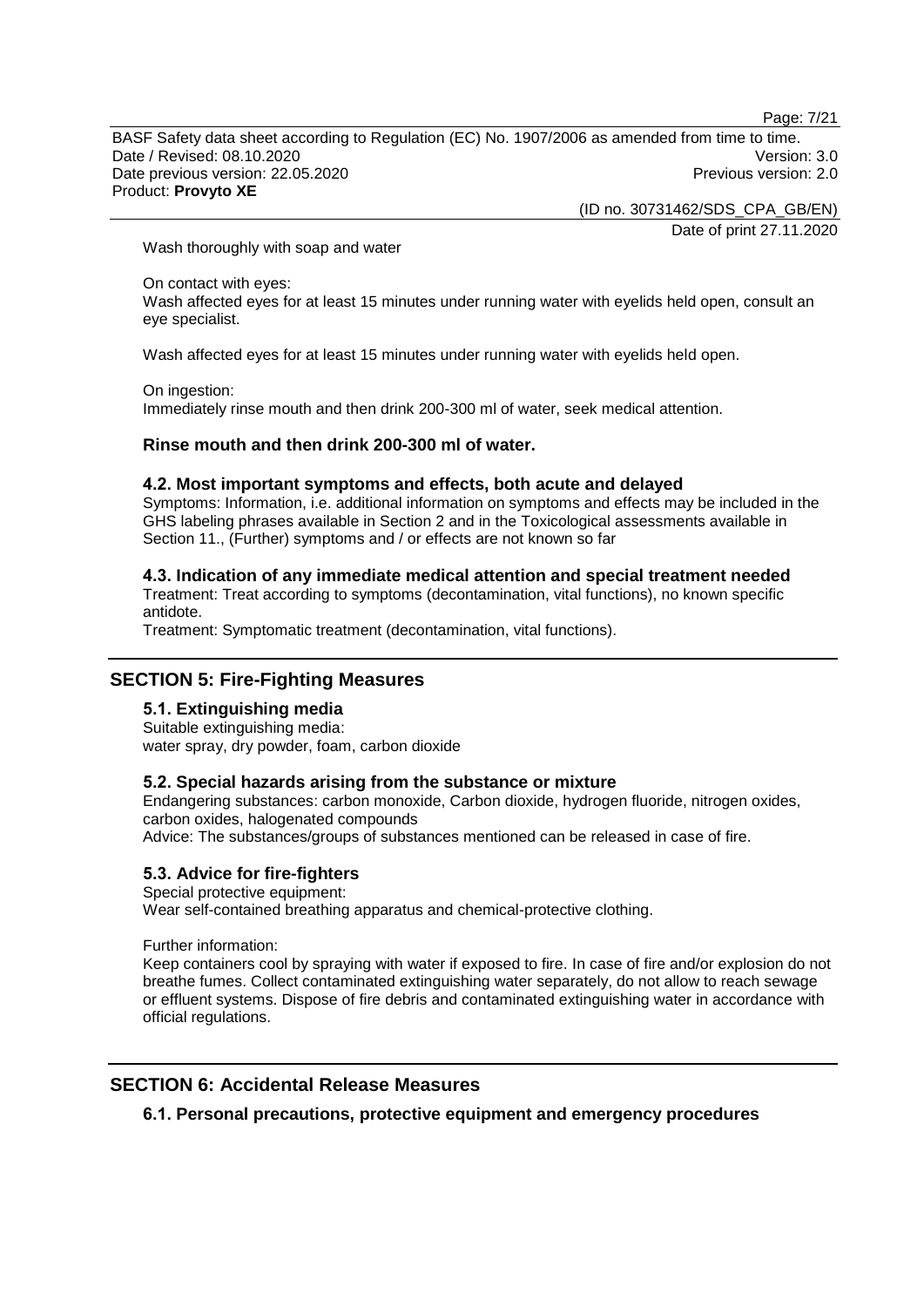Page: 8/21

BASF Safety data sheet according to Regulation (EC) No. 1907/2006 as amended from time to time. Date / Revised: 08.10.2020 Version: 3.0 Date previous version: 22.05.2020 Previous version: 2.0 Product: **Provyto XE**

(ID no. 30731462/SDS\_CPA\_GB/EN)

Date of print 27.11.2020

Do not breathe vapour/spray. Use personal protective clothing. Avoid contact with the skin, eyes and clothing.

#### **6.2. Environmental precautions**

Do not discharge into the subsoil/soil. Do not discharge into drains/surface waters/groundwater.

Do not allow contamination of public drains or surface or ground waters. Inform local water plc if spillage enters drains and the Environment Agency (England & Wales), the Scottish Environmental Protection Agency (Scotland), or the Environment and Heritage Service (Northern Ireland) if it enters surface or ground waters. Keep people and animals away.

#### **6.3. Methods and material for containment and cleaning up**

For small amounts: Pick up with suitable absorbent material (e.g. sand, sawdust, general-purpose binder, kieselguhr).

For large amounts: Dike spillage. Pump off product.

Dispose of absorbed material in accordance with regulations. Collect waste in suitable containers, which can be labeled and sealed. Clean contaminated floors and objects thoroughly with water and detergents, observing environmental regulations. Wear suitable protective equipment.

#### **6.4. Reference to other sections**

Information regarding exposure controls/personal protection and disposal considerations can be found in section 8 and 13.

## **SECTION 7: Handling and Storage**

#### **7.1. Precautions for safe handling**

No special measures necessary if stored and handled correctly. Ensure thorough ventilation of stores and work areas. When using do not eat, drink or smoke. Hands and/or face should be washed before breaks and at the end of the shift.

Protection against fire and explosion:

Vapours may form ignitable mixture with air. Prevent electrostatic charge - sources of ignition should be kept well clear - fire extinguishers should be kept handy.

#### **7.2. Conditions for safe storage, including any incompatibilities**

Segregate from foods and animal feeds.

Further information on storage conditions: Keep away from heat. Protect from direct sunlight.

Protect from temperatures below: -10 °C

Changes in the properties of the product may occur if substance/product is stored below indicated temperature for extended periods of time.

Protect from temperatures above: 40 °C

Changes in the properties of the product may occur if substance/product is stored above indicated temperature for extended periods of time.

#### **7.3. Specific end use(s)**

For the relevant identified use(s) listed in Section 1 the advice mentioned in this section 7 is to be observed.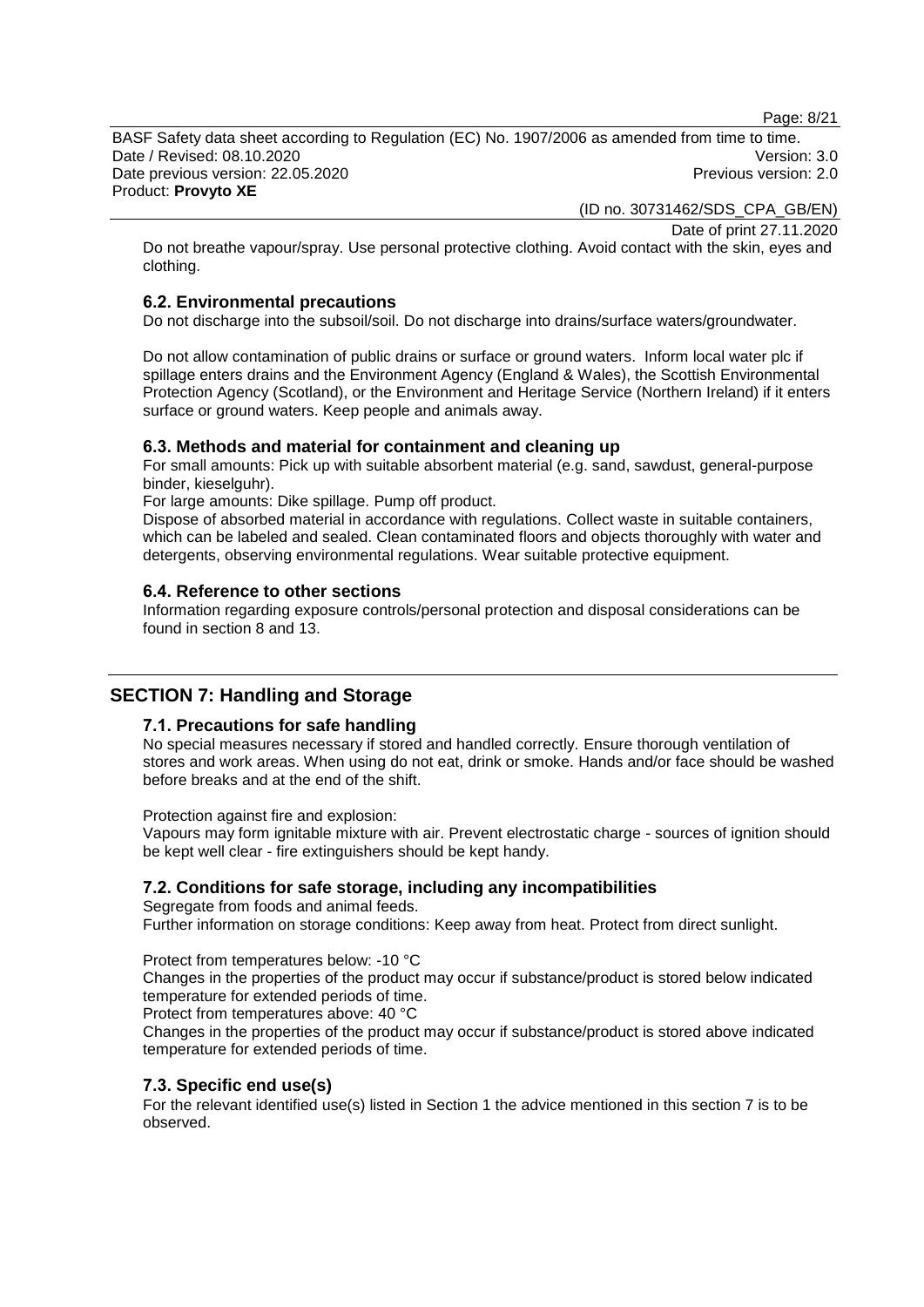Page: 9/21

BASF Safety data sheet according to Regulation (EC) No. 1907/2006 as amended from time to time. Date / Revised: 08.10.2020 Version: 3.0 Date previous version: 22.05.2020 **Previous version: 2.0** Previous version: 2.0 Product: **Provyto XE**

> (ID no. 30731462/SDS\_CPA\_GB/EN) Date of print 27.11.2020

# **SECTION 8: Exposure Controls/Personal Protection**

## **8.1. Control parameters**

Components with occupational exposure limits

90-12-0: Naphthalene, 1-methyl-

Skin Designation (Directive 2004/37/EC) The substance can be absorbed through the skin.

91-57-6:

2-methylnaphthalene

Skin Designation (Directive 2004/37/EC) The substance can be absorbed through the skin.

Refer to the current edition of HSE Guidance Note EH40 Occupational Exposure Limits (United Kingdom). For normal use and handling refer to the product label/leaflet.

## **8.2. Exposure controls**

Personal protective equipment

Respiratory protection:

Suitable respiratory protection for higher concentrations or long-term effect: Combination filter for gases/vapours of organic, inorganic, acid inorganic, alkaline compounds and toxic particles (e. g. EN 14387 Type ABEK-P3)

Hand protection:

Suitable chemical resistant safety gloves (EN 374) also with prolonged, direct contact (Recommended: Protective index 6, corresponding > 480 minutes of permeation time according to EN 374): E.g. nitrile rubber (0.4 mm), chloroprene rubber (0.5 mm), butyl rubber (0.7 mm) etc.

Eye protection: Safety glasses with side-shields (frame goggles) (e.g. EN 166)

Body protection:

Body protection must be chosen depending on activity and possible exposure, e.g. apron, protecting boots, chemical-protection suit (according to EN 14605 in case of splashes or EN ISO 13982 in case of dust).

## General safety and hygiene measures

The statements on personal protective equipment in the instructions for use apply when handling crop-protection agents in final-consumer packing. Wearing of closed work clothing is recommended. Store work clothing separately. Keep away from food, drink and animal feeding stuffs.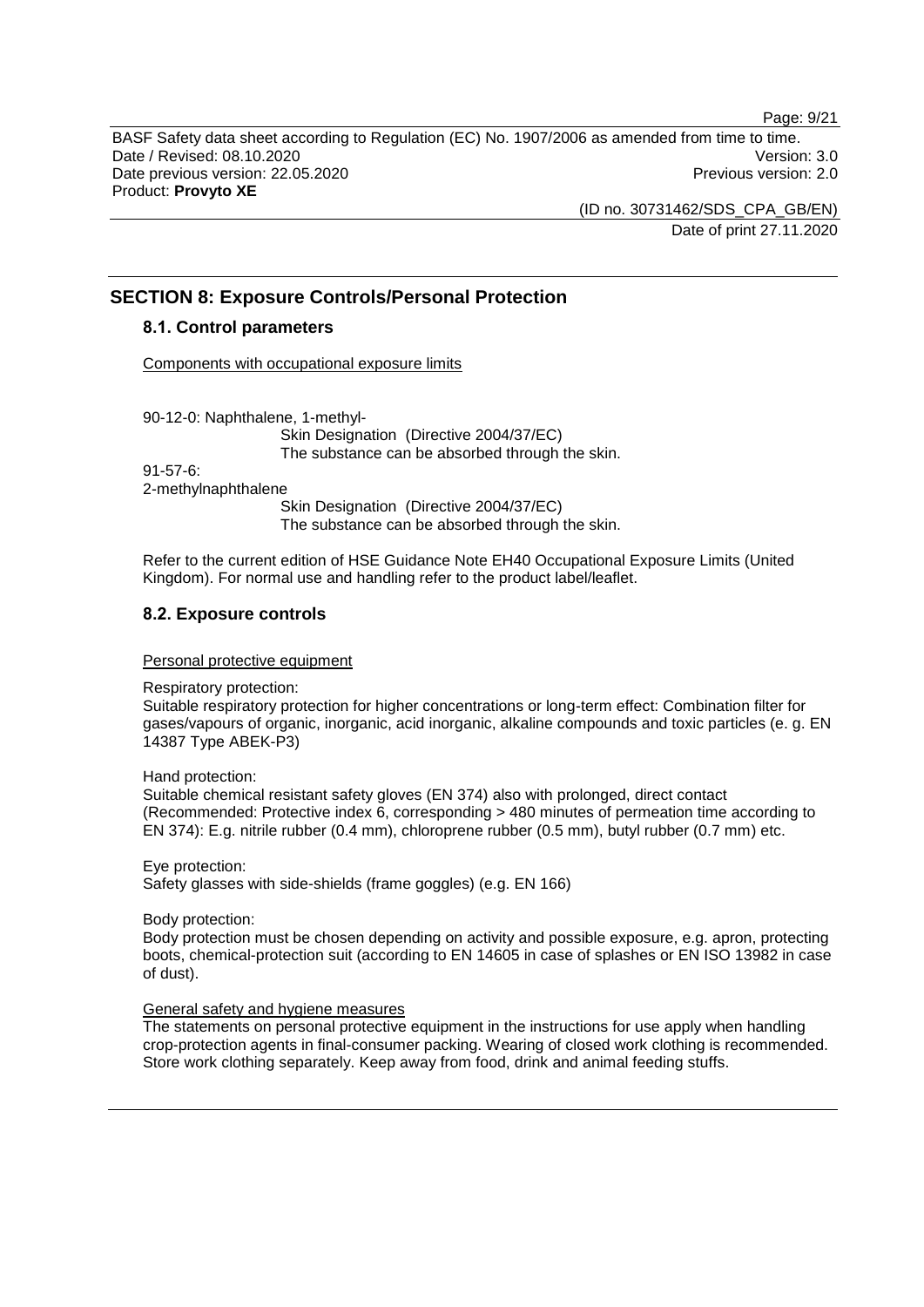Page: 10/21

BASF Safety data sheet according to Regulation (EC) No. 1907/2006 as amended from time to time. Date / Revised: 08.10.2020<br>
Date previous version: 22.05.2020<br>
Previous version: 22.05.2020 Date previous version: 22.05.2020 Product: **Provyto XE**

(ID no. 30731462/SDS\_CPA\_GB/EN)

Date of print 27.11.2020

# **SECTION 9: Physical and Chemical Properties**

## **9.1. Information on basic physical and chemical properties**

|        | Form:                                               | liquid                                                                 |
|--------|-----------------------------------------------------|------------------------------------------------------------------------|
|        | Colour:                                             | dark yellow                                                            |
| Odour: |                                                     | mild, aromatic                                                         |
|        | Odour threshold:                                    |                                                                        |
|        |                                                     | Not determined since harmful by<br>inhalation.                         |
|        | pH value:                                           |                                                                        |
|        |                                                     | The product has not been tested.                                       |
|        | Melting point:                                      | $<$ -20 $^{\circ}$ C                                                   |
|        | Boiling point:                                      |                                                                        |
|        |                                                     | The product has not been tested.                                       |
|        | Flash point:                                        | 112 °C                                                                 |
|        | Evaporation rate:                                   |                                                                        |
|        |                                                     | not applicable                                                         |
|        | Flammability:                                       | not applicable                                                         |
|        | Lower explosion limit:                              |                                                                        |
|        |                                                     | As a result of our experience with this                                |
|        |                                                     | product and our knowledge of its                                       |
|        |                                                     | composition we do not expect any                                       |
|        |                                                     | hazard as long as the product is used                                  |
|        |                                                     | appropriately and in accordance with                                   |
|        |                                                     | the intended use.                                                      |
|        | Upper explosion limit:                              |                                                                        |
|        |                                                     | As a result of our experience with this                                |
|        |                                                     | product and our knowledge of its                                       |
|        |                                                     | composition we do not expect any                                       |
|        |                                                     | hazard as long as the product is used                                  |
|        |                                                     | appropriately and in accordance with                                   |
|        |                                                     | the intended use.                                                      |
|        | Ignition temperature:                               | 380 °C                                                                 |
|        | Vapour pressure:                                    | approx. 1 hPa                                                          |
|        |                                                     | (15 °C)                                                                |
|        |                                                     | Information applies to the solvent.                                    |
|        | Density:                                            | approx. 1.02 g/cm3                                                     |
|        |                                                     | (20 °C)                                                                |
|        | Relative vapour density (air):                      |                                                                        |
|        |                                                     | not applicable                                                         |
|        | Solubility in water:                                | soluble                                                                |
|        | Partitioning coefficient n-octanol/water (log Kow): |                                                                        |
|        |                                                     | not applicable                                                         |
|        | Thermal decomposition:                              | Not a substance liable to self-decomposition according to UN transport |
|        |                                                     | regulations, class 4.1.                                                |
|        | Viscosity, dynamic:                                 | approx. 76 mPa.s                                                       |
|        |                                                     | (20 °C)                                                                |
|        | Explosion hazard:                                   | not explosive                                                          |
|        | Fire promoting properties:                          | not fire-propagating                                                   |
|        |                                                     |                                                                        |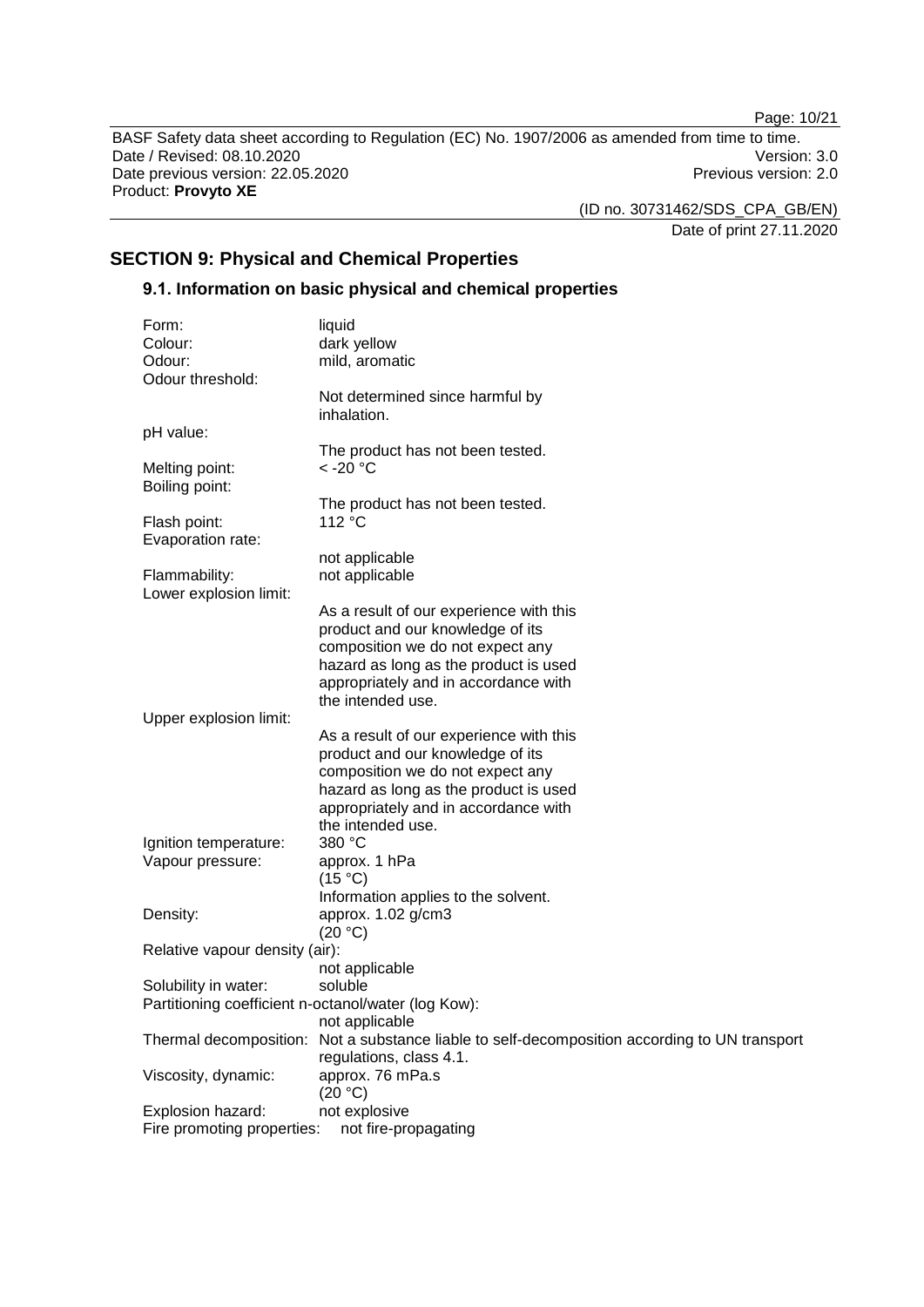Page: 11/21

BASF Safety data sheet according to Regulation (EC) No. 1907/2006 as amended from time to time. Date / Revised: 08.10.2020 Version: 3.0 Date previous version: 22.05.2020 **Previous version: 2.0** Previous version: 2.0 Product: **Provyto XE**

(ID no. 30731462/SDS\_CPA\_GB/EN)

Date of print 27.11.2020

## **9.2. Other information**

Other Information: If necessary, information on other physical and chemical parameters is indicated in this section.

# **SECTION 10: Stability and Reactivity**

## **10.1. Reactivity**

No hazardous reactions if stored and handled as prescribed/indicated.

## **10.2. Chemical stability**

The product is stable if stored and handled as prescribed/indicated.

## **10.3. Possibility of hazardous reactions**

No hazardous reactions if stored and handled as prescribed/indicated.

## **10.4. Conditions to avoid**

See SDS section 7 - Handling and storage.

## **10.5. Incompatible materials**

Substances to avoid: strong acids, strong bases, strong oxidizing agents

## **10.6. Hazardous decomposition products**

Hazardous decomposition products: No hazardous decomposition products if stored and handled as prescribed/indicated.

# **SECTION 11: Toxicological Information**

## **11.1. Information on toxicological effects**

Acute toxicity

Assessment of acute toxicity:

Of moderate toxicity after single ingestion. Of moderate toxicity after short-term inhalation. Virtually nontoxic after a single skin contact. The product has not been tested. The statement has been derived from substances/products of a similar structure or composition.

Experimental/calculated data: LD50 rat (oral): 300 - 2,000 mg/kg

LC50 rat (by inhalation): 1.9 - 5.1 mg/l

LD50 rat (dermal): > 5,000 mg/kg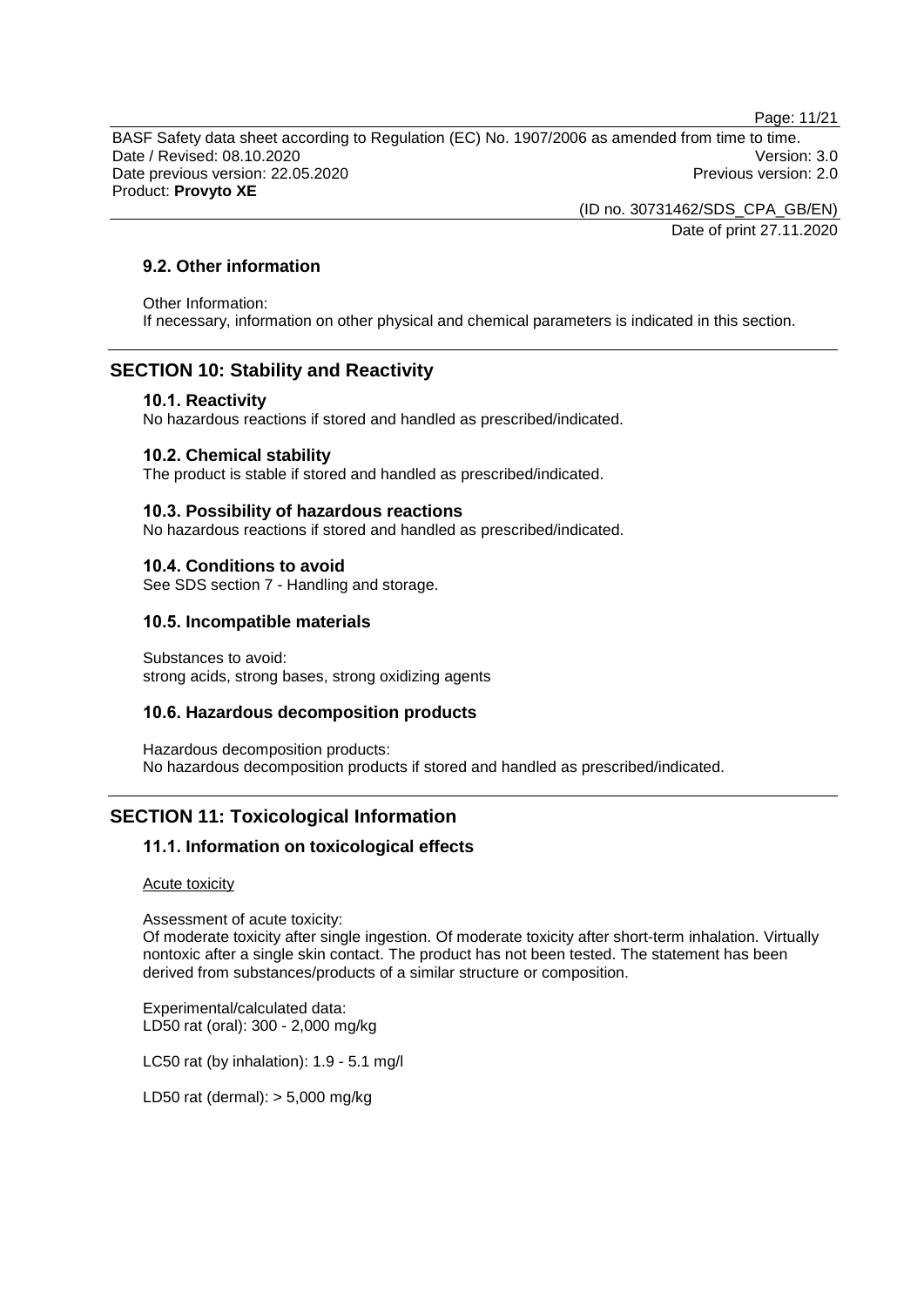Page: 12/21

BASF Safety data sheet according to Regulation (EC) No. 1907/2006 as amended from time to time. Date / Revised: 08.10.2020 Version: 3.0 Date previous version: 22.05.2020 **Previous version: 2.0** Previous version: 2.0 Product: **Provyto XE**

(ID no. 30731462/SDS\_CPA\_GB/EN)

Date of print 27.11.2020

#### Irritation

Assessment of irritating effects:

The product has not been tested. The statement has been derived from substances/products of a similar structure or composition. Skin contact causes irritation. May cause slight irritation to the eyes.

Experimental/calculated data: Skin corrosion/irritation rabbit: Irritating.

Serious eye damage/irritation rabbit: Slightly irritating.

Respiratory/Skin sensitization

Assessment of sensitization:

The product has not been tested. The statement has been derived from substances/products of a similar structure or composition. Sensitization after skin contact possible.

Experimental/calculated data: Mouse Local Lymph Node Assay (LLNA) : sensitizing

#### Germ cell mutagenicity

Assessment of mutagenicity:

The product has not been tested. The statement has been derived from the properties of the individual components. Mutagenicity tests revealed no genotoxic potential.

#### **Carcinogenicity**

Assessment of carcinogenicity: The product has not been tested. The statement has been derived from the properties of the individual components.

*Information on: 1H-Pyrazole-4-carboxamide, 3-(difluoromethyl)-1-methyl-N-(3',4',5'-trifluoro[1,1' biphenyl]-2-yl)-; Fluxapyroxad Assessment of carcinogenicity:*

*Indication of possible carcinogenic effect in animal tests. The effect is caused by an animal specific mechanism that has no human counter part.*

----------------------------------

#### Reproductive toxicity

Assessment of reproduction toxicity: The product has not been tested. The statement has been derived from the properties of the individual components.

*Information on: 1H-Pyrazole-4-carboxamide, 3-(difluoromethyl)-1-methyl-N-(3',4',5'-trifluoro[1,1' biphenyl]-2-yl)-; Fluxapyroxad Assessment of reproduction toxicity: The results of animal studies gave no indication of a fertility impairing effect.*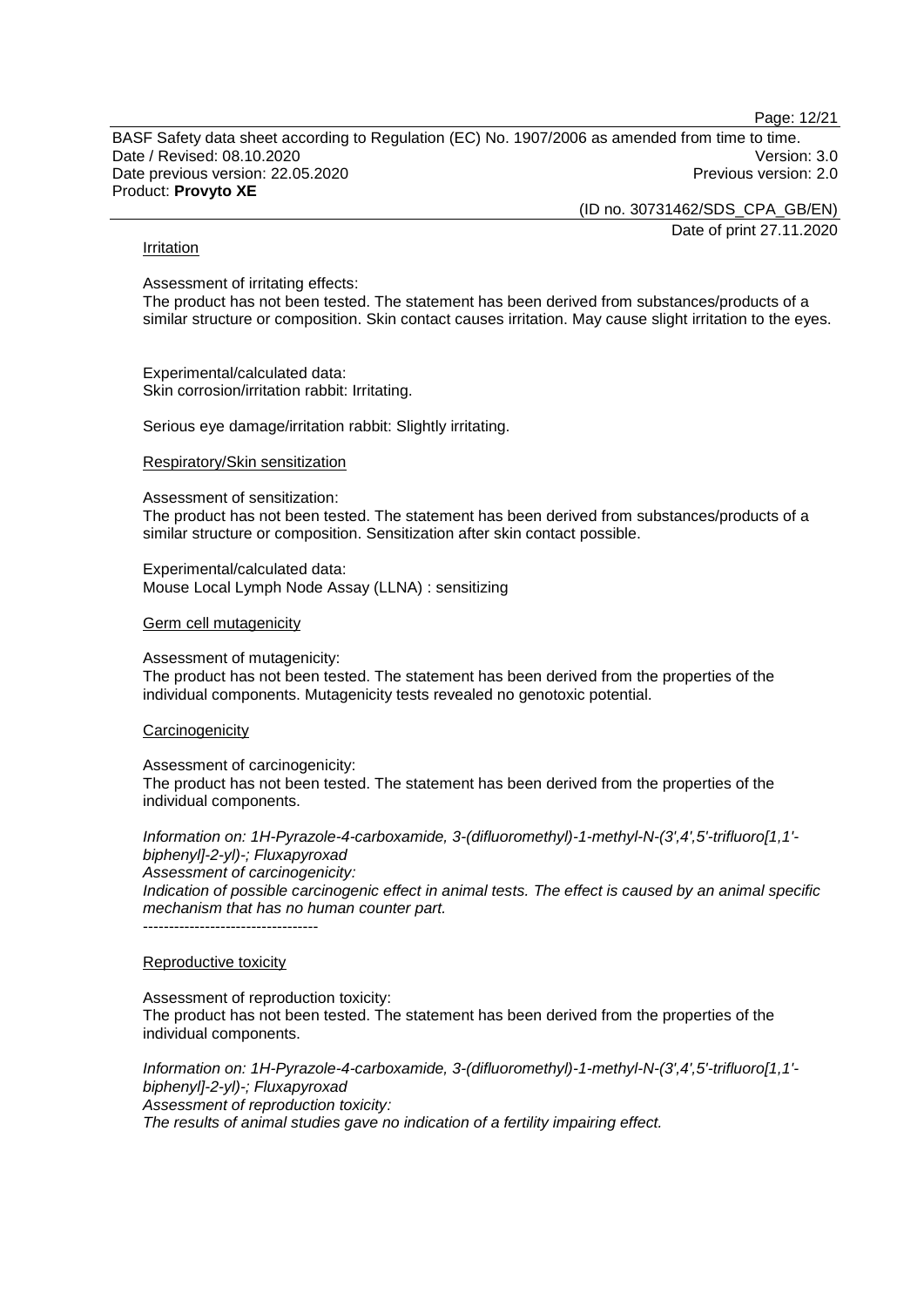Page: 13/21

BASF Safety data sheet according to Regulation (EC) No. 1907/2006 as amended from time to time. Date / Revised: 08.10.2020 Version: 3.0 Date previous version: 22.05.2020 Previous version: 2.0 Product: **Provyto XE**

> (ID no. 30731462/SDS\_CPA\_GB/EN) Date of print 27.11.2020

----------------------------------

#### Developmental toxicity

Assessment of teratogenicity:

The product has not been tested. The statement has been derived from the properties of the individual components.

*Information on: N,N-Dimethyldecan-1-amide Assessment of teratogenicity: The substance did not cause malformations in animal studies; however, toxicity to development was observed at high doses that were toxic to the parental animals. The product has not been tested. The statement has been derived from substances/products of a similar structure or composition.*

*Information on: N,N-Dimethyloctanamide*

*Assessment of teratogenicity:*

*The substance did not cause malformations in animal studies; however, toxicity to development was observed at high doses that were toxic to the parental animals. The product has not been tested. The statement has been derived from substances/products of a similar structure or composition.*

*Information on: 2-Pyrrolidone*

*Assessment of teratogenicity:*

*Causes developmental effects in animals at high, maternally toxic doses. After the uptake of small doses toxicity to development will not be expected in humans.*

----------------------------------

Specific target organ toxicity (single exposure)

Assessment of STOT single: Causes temporary irritation of the respiratory tract.

Remarks: The product has not been tested. The statement has been derived from the properties of the individual components.

Repeated dose toxicity and Specific target organ toxicity (repeated exposure)

Assessment of repeated dose toxicity: The product has not been tested. The statement has been derived from the properties of the individual components.

*Information on: 1H-1,2,4-Triazole-1-ethanol, α-[4-(4-chlorophenoxy)-2-(trifluoromethyl)phenyl]-αmethyl-*

*Assessment of repeated dose toxicity: Repeated oral exposure to large quantities may affect certain organs. Liver*

*Information on: 1H-Pyrazole-4-carboxamide, 3-(difluoromethyl)-1-methyl-N-(3',4',5'-trifluoro[1,1' biphenyl]-2-yl)-; Fluxapyroxad Assessment of repeated dose toxicity: Adaptive effects were observed after repeated exposure in animal studies.*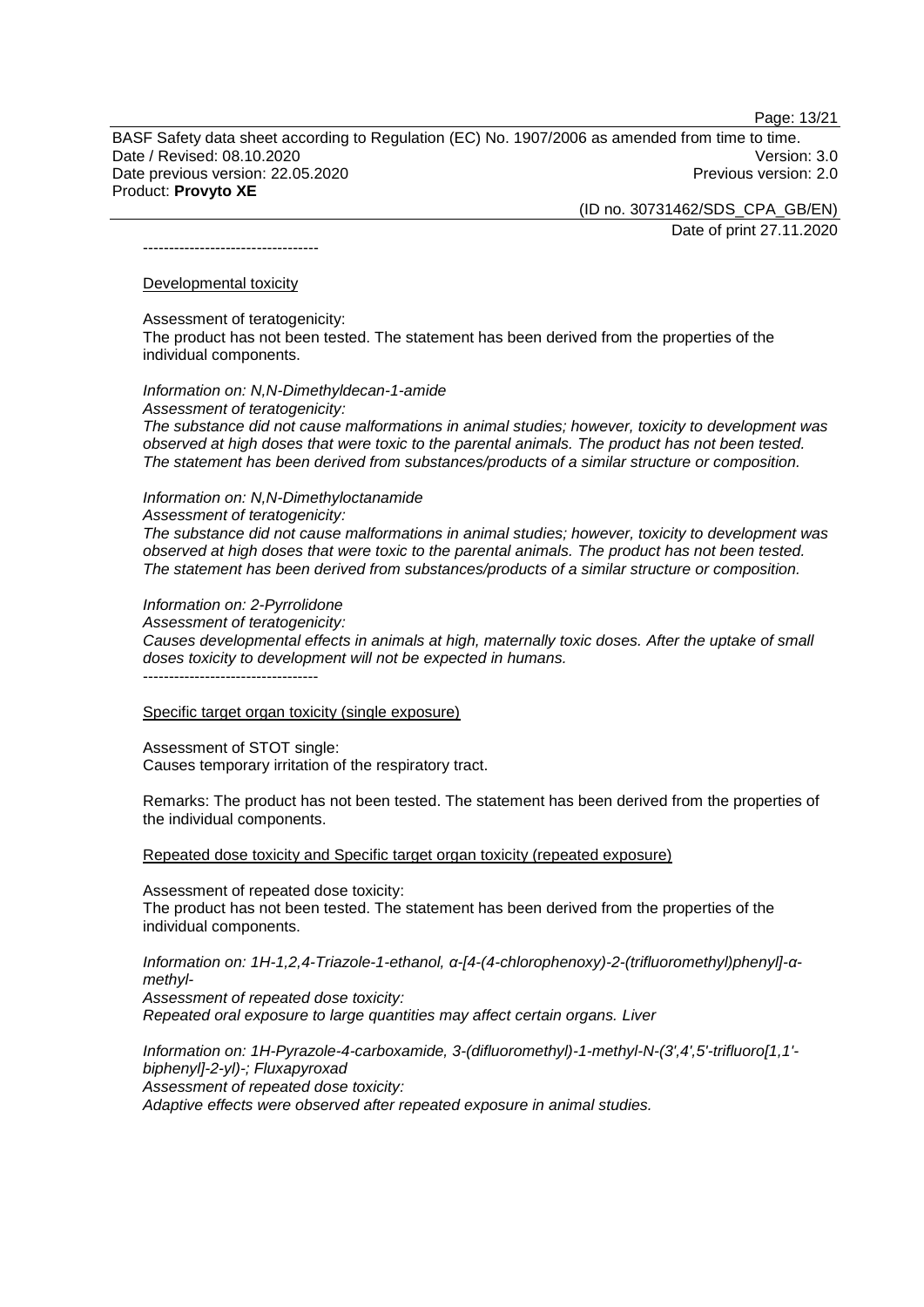Page: 14/21

BASF Safety data sheet according to Regulation (EC) No. 1907/2006 as amended from time to time. Date / Revised: 08.10.2020 Version: 3.0 Date previous version: 22.05.2020 Previous version: 2.0 Product: **Provyto XE**

(ID no. 30731462/SDS\_CPA\_GB/EN)

Date of print 27.11.2020

*Information on: N,N-Dimethyldecan-1-amide Assessment of repeated dose toxicity: The product has not been tested. The statement has been derived from substances/products of a similar structure or composition. After repeated exposure the prominent effect is local irritation.*

*Information on: N,N-Dimethyloctanamide Assessment of repeated dose toxicity: The product has not been tested. The statement has been derived from substances/products of a similar structure or composition. After repeated exposure the prominent effect is local irritation.*

*Information on: biphenyl Assessment of repeated dose toxicity: The substance may cause damage to the kidney after repeated ingestion of high doses, as shown in animal studies.*

*Information on: 2-Pyrrolidone Assessment of repeated dose toxicity: The substance may cause damage to the kidney after repeated ingestion of high doses, as shown in animal studies.* ----------------------------------

Aspiration hazard

The product has not been tested. The statement has been derived from the properties of the individual components. No aspiration hazard expected.

Other relevant toxicity information

Misuse can be harmful to health.

## **SECTION 12: Ecological Information**

#### **12.1. Toxicity**

Assessment of aquatic toxicity: Toxic to aquatic life with long lasting effects. The product has not been tested. The statement has been derived from substances/products of a similar structure or composition.

Toxicity to fish: LC50 (96 h) 1.14 mg/l, Oncorhynchus mykiss

Aquatic invertebrates: EC50 (48 h) 2.56 mg/l, Daphnia magna

Aquatic plants: EC50 (72 h) 29.319 mg/l (growth rate), Pseudokirchneriella subcapitata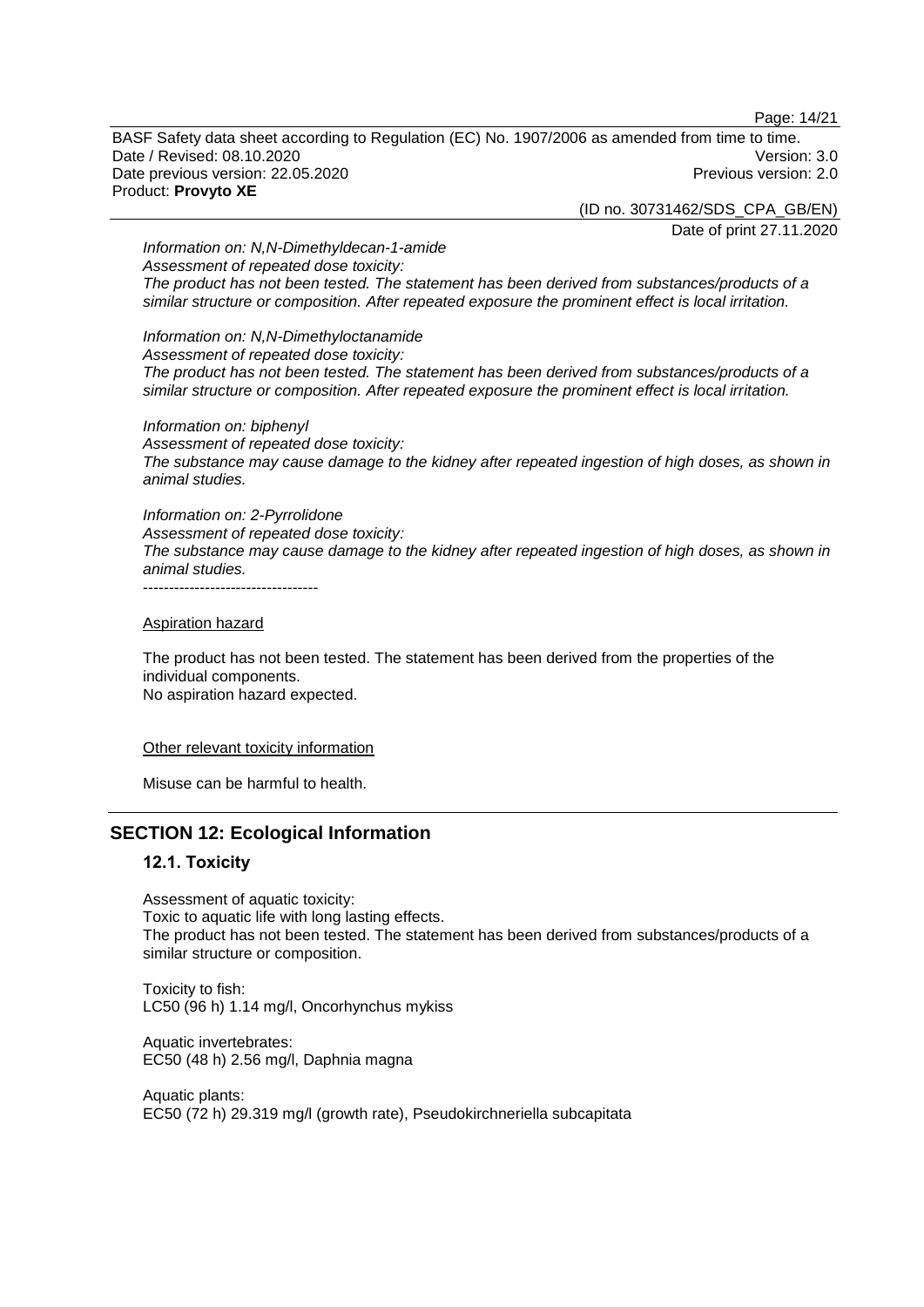Page: 15/21

BASF Safety data sheet according to Regulation (EC) No. 1907/2006 as amended from time to time. Date / Revised: 08.10.2020 Version: 3.0 Date previous version: 22.05.2020 **Previous version: 2.0** Previous version: 2.0 Product: **Provyto XE**

> (ID no. 30731462/SDS\_CPA\_GB/EN) Date of print 27.11.2020

EC10 (72 h) 1.816 mg/l (growth rate), Pseudokirchneriella subcapitata

*Information on: 1H-1,2,4-Triazole-1-ethanol, α-[4-(4-chlorophenoxy)-2-(trifluoromethyl)phenyl]-αmethyl-Chronic toxicity to fish: (36 d) 0.027 mg/l, Brachydanio rerio*

*Information on: 1H-Pyrazole-4-carboxamide, 3-(difluoromethyl)-1-methyl-N-(3',4',5'-trifluoro[1,1' biphenyl]-2-yl)-; Fluxapyroxad Chronic toxicity to fish: No observed effect concentration (33 d) 0.0359 mg/l, Pimephales promelas (OECD Guideline 210, Flow through.)* ----------------------------------

*Information on: 1H-1,2,4-Triazole-1-ethanol, α-[4-(4-chlorophenoxy)-2-(trifluoromethyl)phenyl]-αmethyl-Chronic toxicity to aquatic invertebrates: No observed effect concentration (21 d) 0.01 mg/l, Daphnia magna*

*Information on: 1H-Pyrazole-4-carboxamide, 3-(difluoromethyl)-1-methyl-N-(3',4',5'-trifluoro[1,1' biphenyl]-2-yl)-; Fluxapyroxad Chronic toxicity to aquatic invertebrates: No observed effect concentration (21 d) 0.5 mg/l, Daphnia magna (OECD Guideline 211, semistatic)* ----------------------------------

## **12.2. Persistence and degradability**

Assessment biodegradation and elimination (H2O): The product has not been tested. The statement has been derived from the properties of the individual components.

*Information on: 1H-1,2,4-Triazole-1-ethanol, α-[4-(4-chlorophenoxy)-2-(trifluoromethyl)phenyl]-αmethyl-Assessment biodegradation and elimination (H2O):*

*Not readily biodegradable (by OECD criteria).*

*Information on: 1H-Pyrazole-4-carboxamide, 3-(difluoromethyl)-1-methyl-N-(3',4',5'-trifluoro[1,1' biphenyl]-2-yl)-; Fluxapyroxad Assessment biodegradation and elimination (H2O): Not readily biodegradable (by OECD criteria).*

----------------------------------

## **12.3. Bioaccumulative potential**

Assessment bioaccumulation potential:

The product has not been tested. The statement has been derived from the properties of the individual components.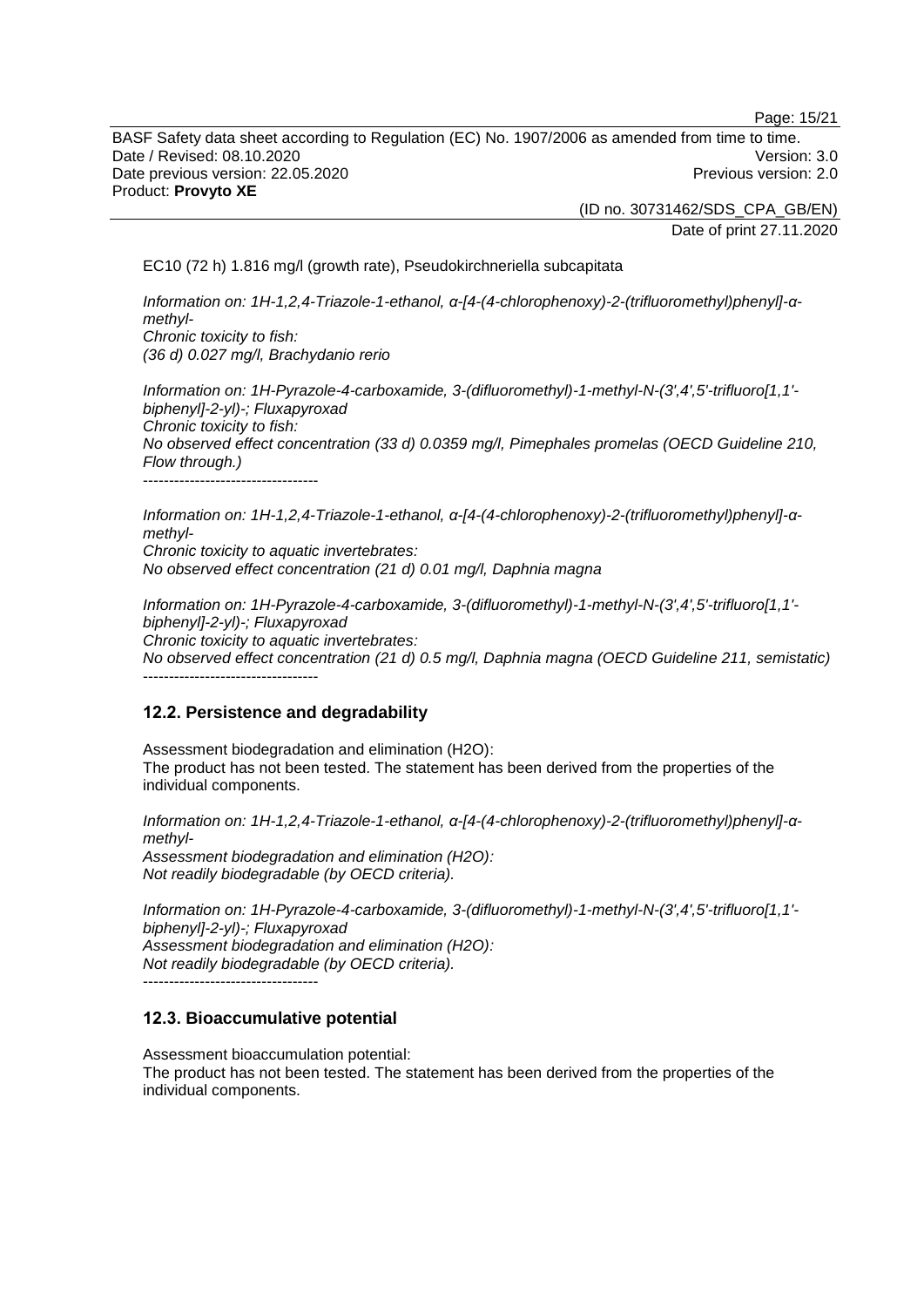Page: 16/21

BASF Safety data sheet according to Regulation (EC) No. 1907/2006 as amended from time to time. Date / Revised: 08.10.2020 Version: 3.0 Date previous version: 22.05.2020 **Previous version: 2.0** Previous version: 2.0 Product: **Provyto XE**

(ID no. 30731462/SDS\_CPA\_GB/EN)

Date of print 27.11.2020

*Information on: 1H-Pyrazole-4-carboxamide, 3-(difluoromethyl)-1-methyl-N-(3',4',5'-trifluoro[1,1' biphenyl]-2-yl)-; Fluxapyroxad Bioaccumulation potential:*

*Bioconcentration factor (BCF): 36 - 37 (28 d), Lepomis macrochirus (OECD-Guideline 305) Does not accumulate in organisms.*

*Information on: 1H-1,2,4-Triazole-1-ethanol, α-[4-(4-chlorophenoxy)-2-(trifluoromethyl)phenyl]-αmethyl-Bioaccumulation potential:*

*Bioconcentration factor (BCF): 385 Does not accumulate in organisms.*

----------------------------------

## **12.4. Mobility in soil**

Assessment transport between environmental compartments: Adsorption in soil: The product has not been tested. The statement has been derived from the properties of the individual components.

*Information on: 1H-Pyrazole-4-carboxamide, 3-(difluoromethyl)-1-methyl-N-(3',4',5'-trifluoro[1,1' biphenyl]-2-yl)-; Fluxapyroxad Assessment transport between environmental compartments:*

*Adsorption in soil: Following exposure to soil, adsorption to solid soil particles is probable, therefore contamination of groundwater is not expected.*

*Information on: 1H-1,2,4-Triazole-1-ethanol, α-[4-(4-chlorophenoxy)-2-(trifluoromethyl)phenyl]-αmethyl-*

*Assessment transport between environmental compartments: Adsorption in soil: Following exposure to soil, adsorption to solid soil particles is probable, therefore contamination of groundwater is not expected.* ----------------------------------

## **12.5. Results of PBT and vPvB assessment**

The product does not contain a substance fulfilling the PBT (persistent/bioaccumulative/toxic) criteria or the vPvB (very persistent/very bioaccumulative) criteria.

## **12.6. Other adverse effects**

The product does not contain substances that are listed in Regulation (EC) 1005/2009 on substances that deplete the ozone layer.

## **12.7. Additional information**

Other ecotoxicological advice: Do not discharge product into the environment without control.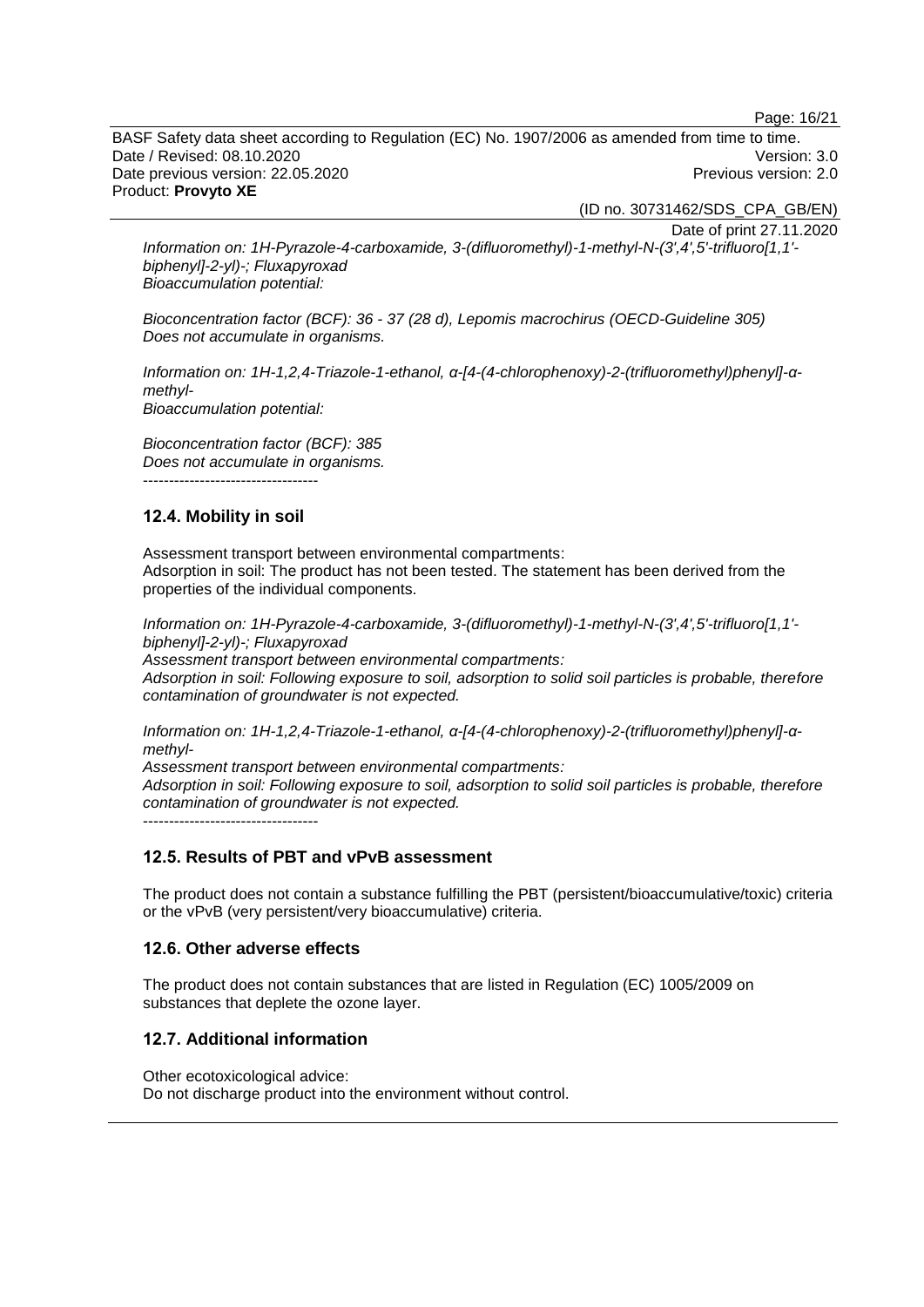Page: 17/21

BASF Safety data sheet according to Regulation (EC) No. 1907/2006 as amended from time to time. Date / Revised: 08.10.2020 Version: 3.0 Date previous version: 22.05.2020 **Previous version: 2.0** Previous version: 2.0 Product: **Provyto XE**

(ID no. 30731462/SDS\_CPA\_GB/EN)

Date of print 27.11.2020

## **SECTION 13: Disposal Considerations**

## **13.1. Waste treatment methods**

Must be disposed of or incinerated in accordance with local regulations.

The UK Environmental Protection (Duty of Care) Regulations (EP) and amendments should be noted (United Kingdom).

This product and any uncleaned containers must be disposed of as hazardous waste in accordance with the 2005 Hazardous Waste Regulations and amendments (United Kingdom)

Contaminated packaging: Contaminated packaging should be emptied as far as possible and disposed of in the same manner as the substance/product.

# **SECTION 14: Transport Information**

## **Land transport**

#### ADR

| UN number                   | UN3082                                              |
|-----------------------------|-----------------------------------------------------|
| UN proper shipping name:    | ENVIRONMENTALLY HAZARDOUS SUBSTANCE, LIQUID,        |
| Transport hazard class(es): | N.O.S. (contains TRIAZOLE DERIVATIVE, FLUXAPYROXAD) |
| Packing group:              | 9, EHSM                                             |
| Environmental hazards:      | Ш                                                   |
| Special precautions for     | ves                                                 |
| user:                       | None known                                          |
| חום                         |                                                     |

#### RID

| UN number<br>UN proper shipping name:                                                                               | UN3082<br>ENVIRONMENTALLY HAZARDOUS SUBSTANCE, LIQUID,<br>N.O.S. (contains TRIAZOLE DERIVATIVE, FLUXAPYROXAD) |
|---------------------------------------------------------------------------------------------------------------------|---------------------------------------------------------------------------------------------------------------|
| Transport hazard class(es): 9, EHSM<br>Packing group:<br>Environmental hazards:<br>Special precautions for<br>user: | Ш<br>ves<br>None known                                                                                        |

**Inland waterway transport** ADN

UN number UN3082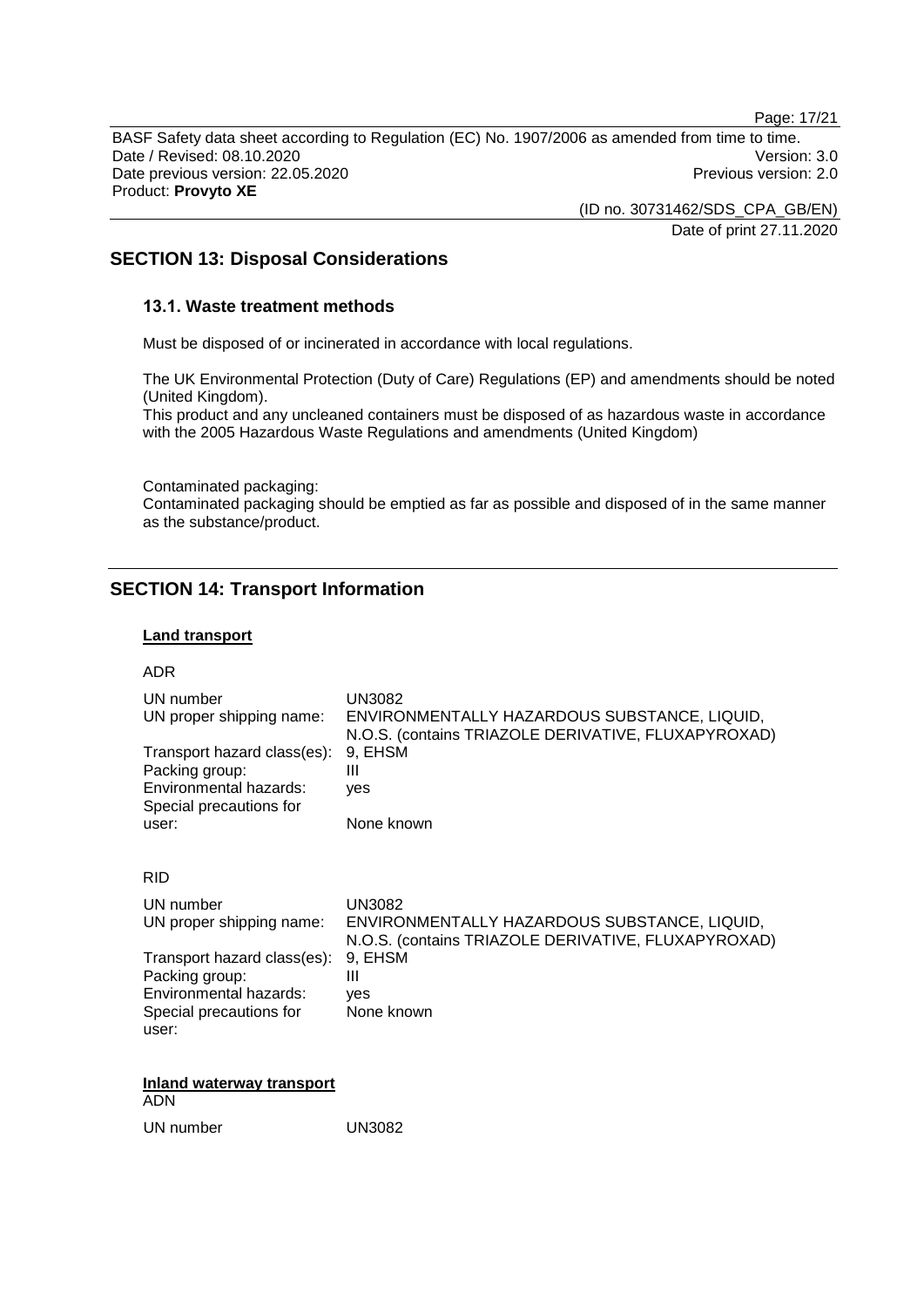Page: 18/21

BASF Safety data sheet according to Regulation (EC) No. 1907/2006 as amended from time to time. Date / Revised: 08.10.2020<br>
Date previous version: 22.05.2020<br>
Previous version: 22.05.2020 Date previous version: 22.05.2020 Product: **Provyto XE**

(ID no. 30731462/SDS\_CPA\_GB/EN)

|                                     | Date of print 27.11.2020                            |
|-------------------------------------|-----------------------------------------------------|
| UN proper shipping name:            | ENVIRONMENTALLY HAZARDOUS SUBSTANCE, LIQUID,        |
|                                     | N.O.S. (contains TRIAZOLE DERIVATIVE, FLUXAPYROXAD) |
| Transport hazard class(es): 9, EHSM |                                                     |
| Packing group:                      | Ш                                                   |
| Environmental hazards:              | ves                                                 |
| Special precautions for             | None known                                          |
| user:                               |                                                     |

Transport in inland waterway vessel Not evaluated

#### **Sea transport**

#### IMDG

| UN number:<br>UN proper shipping name:        | UN 3082<br>ENVIRONMENTALLY HAZARDOUS SUBSTANCE, LIQUID,<br>N.O.S. (contains TRIAZOLE DERIVATIVE, FLUXAPYROXAD) |
|-----------------------------------------------|----------------------------------------------------------------------------------------------------------------|
| Transport hazard class(es):<br>Packing group: | 9, EHSM<br>Ш                                                                                                   |
| Environmental hazards:                        | ves<br>Marine pollutant: YES                                                                                   |
| Special precautions for<br>user:              | None known                                                                                                     |

## **Air transport**

IATA/ICAO

| UN number:<br>UN proper shipping name: | UN 3082<br>ENVIRONMENTALLY HAZARDOUS SUBSTANCE, LIQUID,<br>N.O.S. (contains TRIAZOLE DERIVATIVE, FLUXAPYROXAD) |
|----------------------------------------|----------------------------------------------------------------------------------------------------------------|
| Transport hazard class(es): 9, EHSM    |                                                                                                                |
| Packing group:                         |                                                                                                                |
| Environmental hazards:                 | ves                                                                                                            |
| Special precautions for                | None known                                                                                                     |
| user:                                  |                                                                                                                |

#### **14.1. UN number**

See corresponding entries for "UN number" for the respective regulations in the tables above.

#### **14.2. UN proper shipping name**

See corresponding entries for "UN proper shipping name" for the respective regulations in the tables above.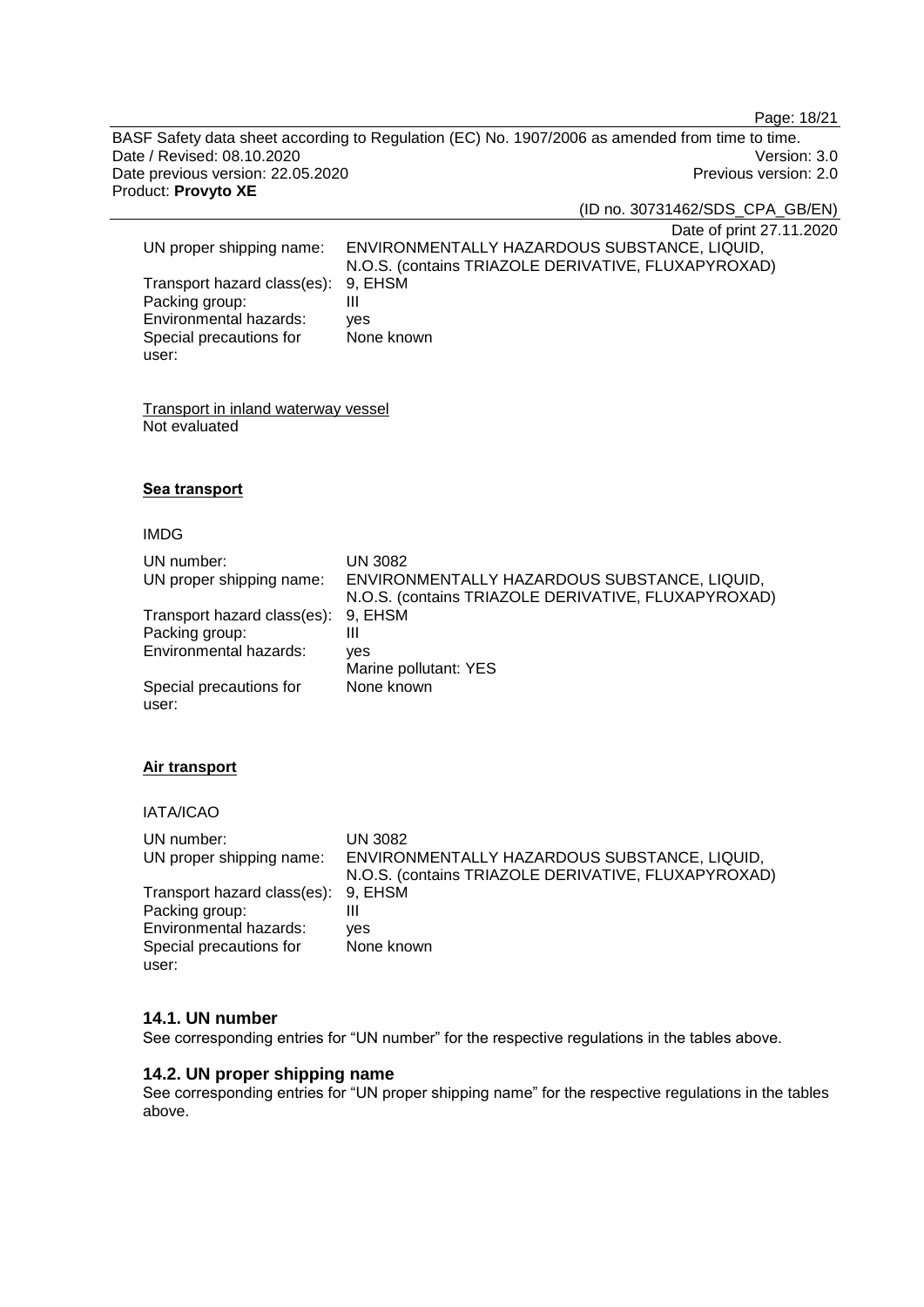Page: 19/21

BASF Safety data sheet according to Regulation (EC) No. 1907/2006 as amended from time to time. Date / Revised: 08.10.2020 Version: 3.0 Date previous version: 22.05.2020 Previous version: 2.0 Product: **Provyto XE**

(ID no. 30731462/SDS\_CPA\_GB/EN)

Date of print 27.11.2020

## **14.3. Transport hazard class(es)**

See corresponding entries for "Transport hazard class(es)" for the respective regulations in the tables above.

## **14.4. Packing group**

See corresponding entries for "Packing group" for the respective regulations in the tables above.

#### **14.5. Environmental hazards**

See corresponding entries for "Environmental hazards" for the respective regulations in the tables above.

#### **14.6. Special precautions for user**

See corresponding entries for "Special precautions for user" for the respective regulations in the tables above.

## **14.7. Transport in bulk according to Annex II of MARPOL and the IBC Code**

| Regulation:         | Not evaluated |
|---------------------|---------------|
| Shipment approved:  | Not evaluated |
| Pollution name:     | Not evaluated |
| Pollution category: | Not evaluated |
| Ship Type:          | Not evaluated |

#### **Further information**

The following provisions may apply for product in packages containing a net quantity of 5 L or less ADR, RID, ADN: Special Provision 375; IMDG: 2.10.2.7; IATA: A197; TDG: Special Provision 99(2); 49CFR: §171.4 (c) (2). This product is subject to the most recent edition of "The Carriage of Dangerous Goods and Use of Transportable Pressure Equipment Regulations" and their amendments (United Kingdom).

# **SECTION 15: Regulatory Information**

## **15.1. Safety, health and environmental regulations/legislation specific for the substance or mixture**

#### Prohibitions, Restrictions and Authorizations

Annex XVII of Regulation (EC) No 1907/2006: Number on List: 3 Restrictions of Regulation (EC) No 1907/2006, Annex XVII, do not apply for the intended use(s) of the product given in this SDS.

Directive 2012/18/EU - Control of Major Accident Hazards involving dangerous substances (EU): List entry in regulation: E2

EUH208: Contains a solution of a methacrylate-based polymer. May produce an allergic reaction.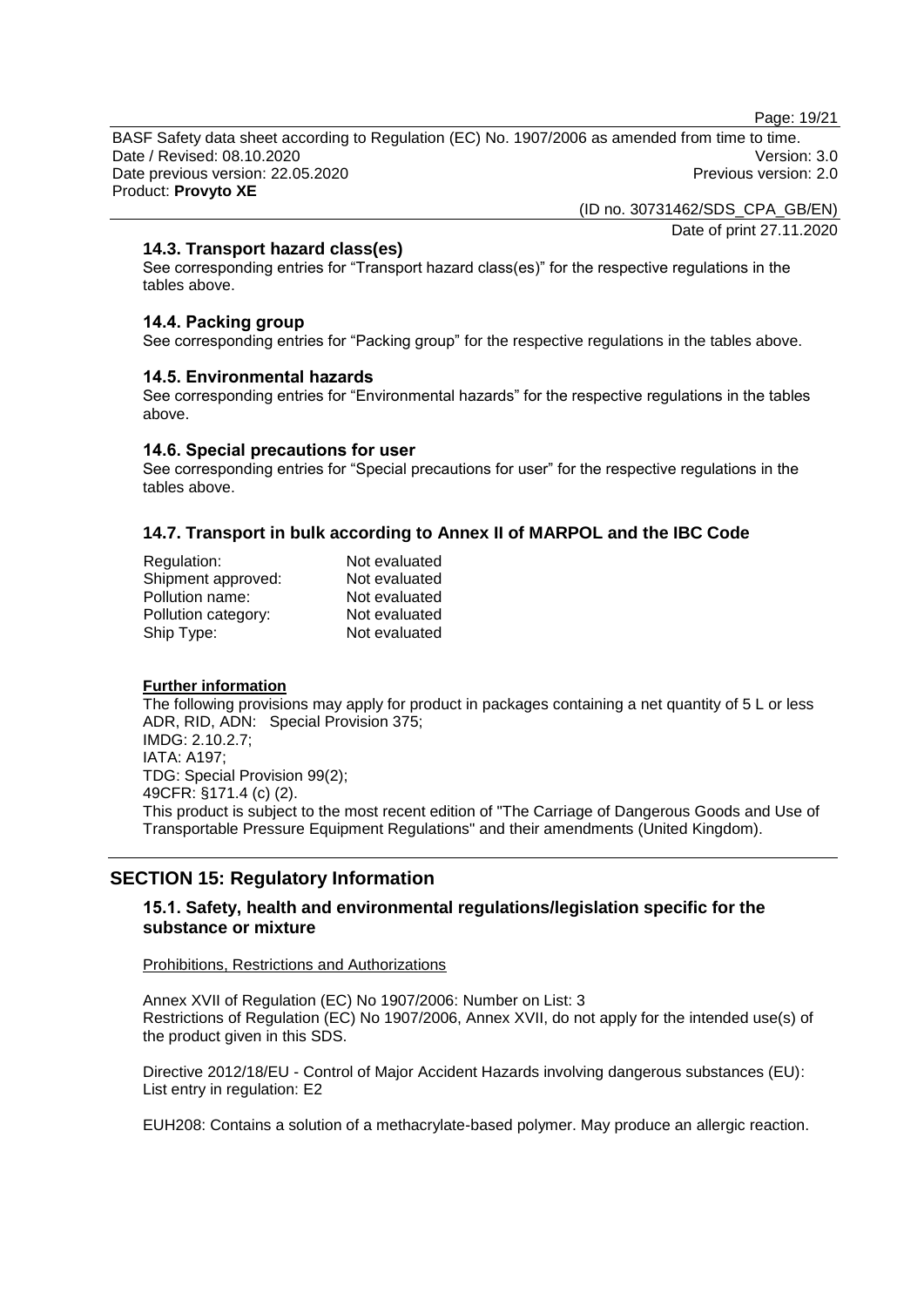Page: 20/21

BASF Safety data sheet according to Regulation (EC) No. 1907/2006 as amended from time to time. Date / Revised: 08.10.2020<br>
Date previous version: 22.05.2020<br>
Previous version: 22.05.2020 Date previous version: 22.05.2020 Product: **Provyto XE**

> (ID no. 30731462/SDS\_CPA\_GB/EN) Date of print 27.11.2020

This product is classified under the European CLP Regulation. (United Kingdom) The data should be considered when making any assessment under the Control of Substances Hazardous to Health Regulations (COSHH), and related guidance, for example, 'COSHH Essentials' (United Kingdom).

This product may be subject to the Control of Major Accident Hazards Regulations (COMAH), and amendments if specific threshold tonnages are exceeded (United Kingdom).

#### **15.2. Chemical Safety Assessment**

Advice on product handling can be found in sections 7 and 8 of this safety data sheet.

## **SECTION 16: Other Information**

For proper and safe use of this product, please refer to the approval conditions laid down on the product label.

| Full text of the classifications, including the hazard classes and the hazard statements, if mentioned |  |  |  |
|--------------------------------------------------------------------------------------------------------|--|--|--|
| in section 2 or 3:                                                                                     |  |  |  |

| in section 2 or 3:     |                                                                     |
|------------------------|---------------------------------------------------------------------|
| Acute Tox.             | Acute toxicity                                                      |
| Skin Corr./Irrit.      | Skin corrosion/irritation                                           |
| Skin Sens.             | Skin sensitization                                                  |
| Eye Dam./Irrit.        | Serious eye damage/eye irritation                                   |
| STOT SE                | Specific target organ toxicity - single exposure                    |
| Repr.                  | Reproductive toxicity                                               |
| <b>Aquatic Chronic</b> | Hazardous to the aquatic environment - chronic                      |
| <b>Aquatic Acute</b>   | Hazardous to the aquatic environment - acute                        |
| Asp. Tox.              | Aspiration hazard                                                   |
| H302                   | Harmful if swallowed.                                               |
| H <sub>315</sub>       | Causes skin irritation.                                             |
| H317                   | May cause an allergic skin reaction.                                |
| H <sub>318</sub>       | Causes serious eye damage.                                          |
| H332                   | Harmful if inhaled.                                                 |
| H <sub>335</sub>       | May cause respiratory irritation.                                   |
| H362                   | May cause harm to breast-fed children.                              |
| H411                   | Toxic to aquatic life with long lasting effects.                    |
| <b>EUH401</b>          | To avoid risks to human health and the environment, comply with the |
|                        | instructions for use.                                               |
| H400                   | Very toxic to aquatic life.                                         |
| H410                   | Very toxic to aquatic life with long lasting effects.               |
| H <sub>319</sub>       | Causes serious eye irritation.                                      |
| H412                   | Harmful to aquatic life with long lasting effects.                  |
| H304                   | May be fatal if swallowed and enters airways.                       |
| <b>H360D</b>           | May damage the unborn child.                                        |
| <b>EUH066</b>          | Repeated exposure may cause skin dryness or cracking.               |

**Abbreviations**